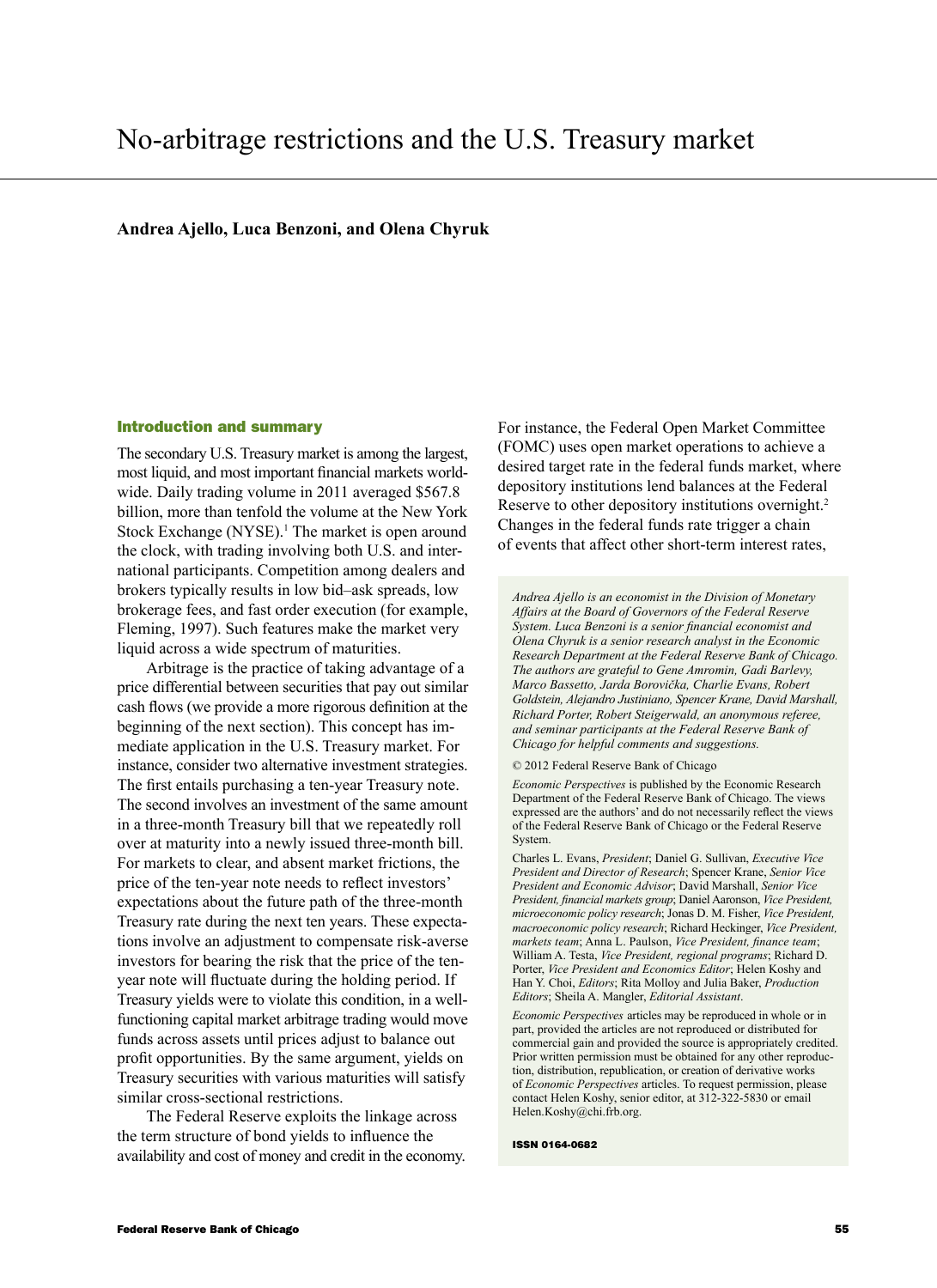foreign exchange rates, and the amount of money and credit. Most people, however, care especially about the cost of long-term credit—many firms rely on long-term debt to fund capital investment, and households take on long-term loans to buy their homes and cars. These observations underscore the importance of term structure models that help us gauge the effect of monetary policy actions (which typically impact the short end of the term structure) on long-term yields and, ultimately, a range of economic variables, including employment, output, and the prices of goods and services.

In this article, we discuss the pricing of U.S. Treasury securities via no-arbitrage arguments. We initially define what an arbitrage is and provide an intuitive one-period example that shows how to construct an arbitrage investment strategy in a frictionless capital market. We argue that absent transaction costs, information asymmetries, and other market imperfections, investors will trade away arbitrage opportunities. This will discipline the movement in prices of assets that are exposed to the same source of risk. We then formalize this intuition in the classical no-arbitrage term structure model of Vasicek (1977). We show that no-arbitrage arguments restrict the amount of return that investors demand in compensation for bearing a unit of risk (the so-called market price of risk) to be identical across the cross section of bonds. Exploiting this condition, Vasicek obtains a bond pricing formula that expresses the price of bonds of various maturities as a function of the spot interest rate, the market price of risk, and other model parameters.

This discussion also highlights the limitations of the Vasicek model. First, Vasicek assumes the market price of risk to be exogenous—his approach is silent about the economic forces that determine the amount of compensation investors require to bear risk. To clarify this link, we recast his model in a general equilibrium setting. This analysis shows that the market price of risk depends in fact on economic fundamentals such as the investors' attitude toward risk and the volatility of the growth rate in aggregate consumption.

Second, in the Vasicek model a single variable, the spot interest rate, explains the fluctuations in the entire cross section of Treasury yields. One implication of this assumption is that bond yields and their changes are perfectly correlated. Correlations in pairs of yields with different maturities are positive and high in the data; however, they decrease considerably as the time to maturity of bonds becomes further apart. This feature suggests that additional factors might drive the U.S. Treasury yield curve and motivates a vast literature that extends the class of no-arbitrage term structure models to include multiple factors. We present an overview

of this class of models, with an emphasis on the specifications that, similar to Vasicek's model, allow for tractable bond pricing formulas (the so-called affine dynamic term structure models).

Third, the predictions of no-arbitrage models hinge on the critical assumption that markets are "perfect." In order to take advantage of arbitrage opportunities, investors require access to capital. To trade away price misalignments, they need to be able to exchange securities at minimal cost based on information that is available to, and readily interpretable by, all investors. Clearly, no market satisfies all these conditions, and frictions typically become more severe during times of market stress. In extreme cases, markets could become segmented and arbitrage opportunities remain unexploited because of balance-sheet capacity limitations or because of higher-than-normal uncertainty and risk aversion. These conditions could reduce the effectiveness of no-arbitrage pricing arguments, possibly to a point where prices deviate from fundamental values.

Most of the time, frictions in the U.S. Treasury market are small. For instance, bid–ask spreads and other transaction costs are usually very low, and investors can trade securities with ease (for example, Fleming, 1997). Financial and economic crises typically do not impair these conditions. In fact, a flight to quality and/ or liquidity can increase the demand for U.S. government debt, especially the most recently issued shortmaturity nominal Treasury securities. This happened, in particular, during the recent financial crisis, when investors displayed a desire to hold only the safest and most liquid assets (for example, Gorton and Metrick, 2011; and Krishnamurthy, 2010). Nonetheless, government debt markets can exhibit some degree of segmentation because of the preferences by some investor clienteles (for example, pension funds, insurance companies, and other institutional investors) to hold securities that have specific maturities. So-called preferred habitat theories argue that these preferences could limit the substitutability of short- and long-term Treasury securities, distorting their relative pricing; capital constraints and risk aversion might prevent arbitrageurs from eliminating such profit opportunities. In the last part of the article, we expand on this discussion, focusing on the literature that studies limits to arbitrage in the government debt market.

Fourth, the dynamic term structure models that we review here typically rely on latent factors (or linear combinations of yields) to explain the variation in Treasury yields. Thus, this framework does not explain how bond yields respond to macroeconomic shocks, as these factors are void of immediate economic interpretation. Similarly, these models are silent about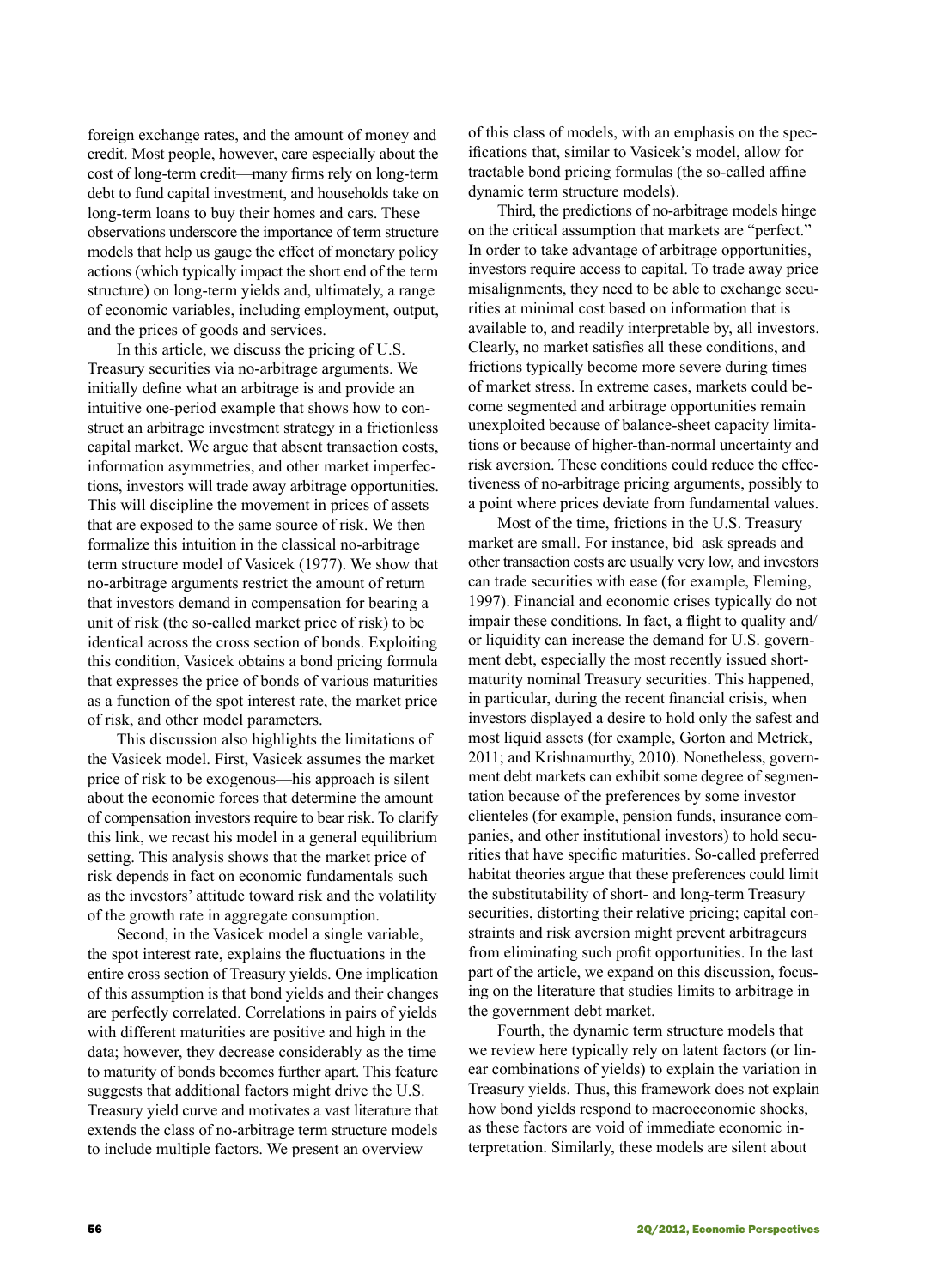the effect of monetary policy on economic variables, such as unemployment, gross domestic product (GDP) growth, and consumer prices. In response to these shortcomings, several recent studies explore the linkage between U.S. Treasury securities and the macroeconomy in no-arbitrage term structure models. We touch upon these issues at the very end, and postpone further discussion to the future.

### No-arbitrage pricing in a one-period example

An arbitrage is an investment strategy that entails a nonpositive initial cost to generate a nonnegative cash flow that is positive with positive probability at some future date. Arbitrage opportunities should not exist in a frictionless market. Without transaction costs, information asymmetries, and other market imperfections, investors would immediately take advantage of any arbitrage opportunity. By doing so, they will close any misalignment in prices: Excess demand will push up the cost of securities that are relatively undervalued, and excess supply will lower the price of overvalued assets. Thus, no-arbitrage trading guarantees that securities are priced to reflect their future cash flow stream.

As a simple illustration of this concept, consider the case of an investor who trades in two assets at prices  $P_1(t)$  and  $P_2(t)$  on date *t*. The two securities do not pay dividends and are exposed to the same source of risk, so that their returns from  $t$  to  $t + 1$  are described by the model

1) 
$$
\frac{\Delta P_i(t)}{P_i(t)} = \frac{P_i(t+1) - P_i(t)}{P_i(t)} = \mu_i + \Sigma_i \epsilon(t+1), \quad i = 1, 2.
$$

Here,  $\mu$  denotes the constant expected rate of return on security *i* during the unit interval, while the stochastic term  $(\Sigma_i \varepsilon)$  is a mean zero innovation in the rate of return, with constant variance  $\Sigma_i^2$ . Being subject to the same shock  $\varepsilon$ , the returns on the two assets by construction are perfectly correlated. Thus, the investor can exploit the co-movement in the two securities to eliminate risk from her portfolio. Suppose that she sells short  $W_1$  worth of the first security's shares and places a wealth amount  $W_2$  in the second security. At time *t*, the portfolio is worth  $W \equiv W_2 - W_1$  in wealth. During the interval from  $t$  to  $t + 1$ , the change in wealth is determined by the rate of return on the two securities over that interval,

2) 
$$
\Delta W(t) \equiv W(t+1) - W(t) = W_2(t) \frac{\Delta P_2(t)}{P_2(t)}
$$

$$
- W_1(t) \frac{\Delta P_1(t)}{P_1(t)}.
$$

Substituting the expression for the rate of return *P t*  $\frac{P_i(t)}{P_i(t)}$  $\frac{\Delta P_i(t)}{P_i(t)}$  and rearranging the terms, we simplify equation 2 to

3) 
$$
\Delta W(t) = (W_2(t)\mu_2 - W_1(t)\mu_1) + (W_2(t)\Sigma_2 - W_1(t)\Sigma_1)\varepsilon(t+1).
$$

An appropriate choice of  $W_2$  and  $W_1$  eliminates uncertainty in the strategy's return. In particular, if the investor sets  $W_1 = W \Sigma_2 / (\Sigma_1 - \Sigma_2)$  and  $W_2 = W \Sigma_1 / (\Sigma_1 - \Sigma_2)$ , the second term in equation 3 vanishes and the rate of return on invested wealth over the interval from *t* to  $t + 1$  simplifies to

4) 
$$
\frac{\Delta W(t)}{W(t)} = \frac{\mu_2 \Sigma_1 - \mu_1 \Sigma_2}{\Sigma_1 - \Sigma_2}.
$$

At this point, we want to rule out arbitrage opportunities. To this end, we need to have the return on wealth in equation 4 equal the risk-free rate, *r*, which we assume to be constant in this example. Thus, we have the following condition:

5) 
$$
\frac{\mu_2 \Sigma_1 - \mu_1 \Sigma_2}{\Sigma_1 - \Sigma_2} = r.
$$

Rearranging terms in equation 5, we obtain the market clearing condition that links the expected return on the two securities, in excess of the risk-free rate, per unit of return standard deviation:

6) 
$$
\frac{\mu_2 - r}{\Sigma_2} = \frac{\mu_1 - r}{\Sigma_1}.
$$

We denote the common value for this ratio with  $\lambda$ :

7) 
$$
\lambda = \frac{\mu_i - r}{\Sigma_i}, \quad i = 1, 2.
$$

The ratio  $\lambda$  measures the market price of risk; that is, it quantifies the amount of return that investors demand in compensation for a unit of risk that they bear. To rule out arbitrage opportunities, we must have the coefficients  $\mu_i$  and  $\Sigma_i$  that determine the returns on securities  $i = 1$  and 2 in equation 1 satisfy the condition in equation 7. Intuitively, this restriction ties the price of the first security to that of the second security.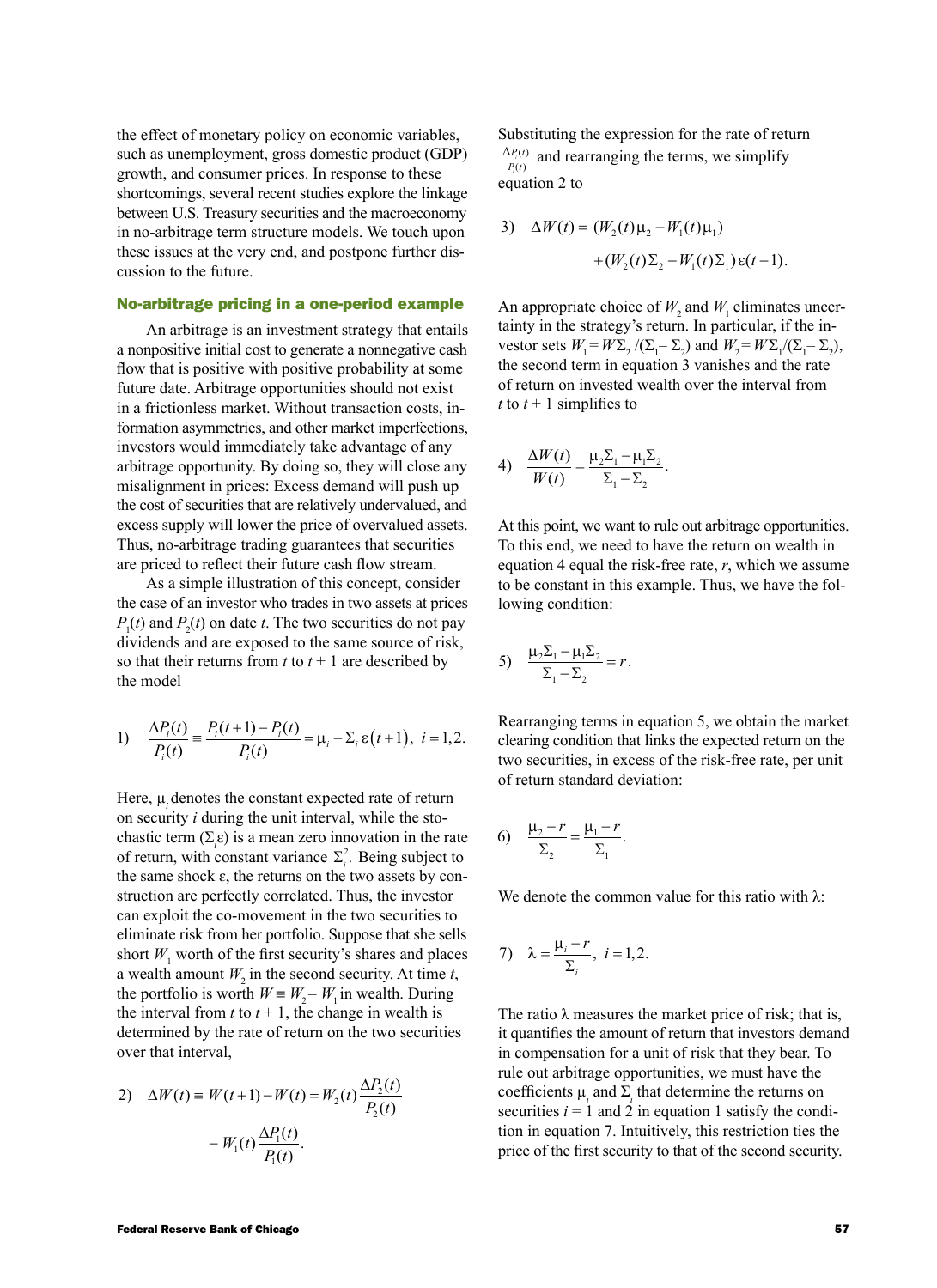In the next section, we explain how these prices are tied together.

### The Vasicek model

Here, we follow the Vasicek (1977) framework closely. We let the length of the time interval shrink to zero and recast the example from the previous section in continuous time. This simplifies the exposition considerably and clearly conveys the intuition for the results.

Assume that the spot risk-free rate, *r*, in a frictionless market follows a mean-reverting diffusion process

8) 
$$
dr = \kappa(\theta - r)dt + \Sigma dZ
$$
,

where *Z* is a standard Brownian motion. Equation 8 is a continuous-time analogue to the return process in equation 1. The left-hand side has the instantaneous change in the spot interest rate,  $dr = r(t + dt) - r(t)$ . Similar to equation 1, the right-hand side of equation 8 is the sum of the expected change in *r*, conditional on the realization of the time *t* spot rate, as well as a random shock. In particular, the term  $κ(θ - r)$  describes the conditionally deterministic component of the spot rate evolution, with the coefficient  $\kappa > 0$  controlling the speed of mean reversion of the process *r* toward its long-run mean θ. The Brownian shock  $dZ = Z(t + dt) - Z(t)$  has Gaussian distribution with mean zero and variance *dt*, *N*(0, *dt*). It takes place of the mean zero shock  $\varepsilon$  over the discrete time interval from *t* to  $t + 1$  in equation 1, where  $Var(\varepsilon) = \Delta t = 1$ . The coefficient  $\Sigma^2$  represents the constant instantaneous variance of the stochastic fluctuations of the spot rate. Equation 8 satisfies the affine restrictions of Duffie and Kan (1996); that is, the drift term  $\kappa(\theta - r)$ is a linear-plus-constant function of the spot rate *r*, and the quadratic variation of the process is the constant  $\Sigma^2$ . These restrictions help us to obtain a closed-form bond pricing formula, which we derive next.

In the Vasicek model, the spot rate *r* summarizes the uncertainty in the economy. In particular, the time *t* price of a zero-coupon bond with maturity date *T* is determined by the assessment, at time *t*, of the evolution of the spot rate  $r_s$ , with  $t \leq s \leq T$ . Itô's formula gives then the dynamics for the bond price  $P_t = P(r_t, \tau)$ , where  $\tau = T - t$ :

9) 
$$
dP = \left(\frac{\partial P}{\partial t} + \frac{\partial P}{\partial r}\kappa(\theta - r) + \frac{1}{2}\frac{\partial^2 P}{\partial r^2}\Sigma^2\right)dt
$$

$$
+ \frac{\partial P}{\partial r}\Sigma dZ
$$

$$
= P\mu(r, \tau)dt + P\sigma(r, \tau) dZ,
$$

where we have suppressed time *t* subscripts and defined

10) 
$$
\mu(r,\tau) = \frac{1}{P} \left( \frac{\partial P}{\partial t} + \frac{\partial P}{\partial r} \kappa(\theta - r) + \frac{1}{2} \frac{\partial^2 P}{\partial r^2} \Sigma^2 \right),
$$

$$
\sigma(r,\tau) = \frac{1}{P} \frac{\partial P}{\partial r} \Sigma.
$$

Following steps similar to those of the previous example, we consider an investor who sells short  $W_1$ worth of the bond with maturity  $T_1$  and who places wealth  $W_2$  in the bond with maturity  $T_2$ . This strategy is worth  $W \equiv W_2 - W_1$  in wealth at time *t*, which evolves according to

11) 
$$
dW = W_2 \frac{dP(r, \tau_2)}{P(r, \tau_2)} - W_1 \frac{dP(r, \tau_1)}{P(r, \tau_1)}
$$

$$
= \mu_W dt + \sigma_W dZ,
$$

where  $\mu_w = W_2 \mu(r, \tau_2) - W_1 \mu(r, \tau_1)$  and  $\sigma_w = W_2 \sigma(r, \tau_2)$  $-W_1 \sigma (r, \tau_1)$ . The investor can choose  $W_1$  and  $W_2$  to dynamically hedge her portfolio. In particular, setting

12) 
$$
W_1 = \frac{\sigma(r, \tau_2)W}{\sigma(r, \tau_1) - \sigma(r, \tau_2)},
$$

$$
W_2 = \frac{\sigma(r, \tau_1)W}{\sigma(r, \tau_1) - \sigma(r, \tau_2)}
$$

eliminates risk from her investment; that is,  $\sigma_w = 0$ and the second term in the right-hand side of equation 11 vanishes. Thus, the position is insulated from the stochastic shock *dZ*, and the instantaneous rate of return on invested wealth simplifies to

13) 
$$
\frac{dW}{W} = \frac{\sigma(r, \tau_1)\mu(r, \tau_2) - \sigma(r, \tau_2)\mu(r, \tau_1)}{\sigma(r, \tau_1) - \sigma(r, \tau_2)} dt.
$$

To avoid arbitrage opportunities, we need to have the growth rate in wealth to equal the risk-free rate,

14) 
$$
\frac{\sigma(r,\tau_1)\mu(r,\tau_2)-\sigma(r,\tau_2)\mu(r,\tau_1)}{\sigma(r,\tau_1)-\sigma(r,\tau_2)}=r.
$$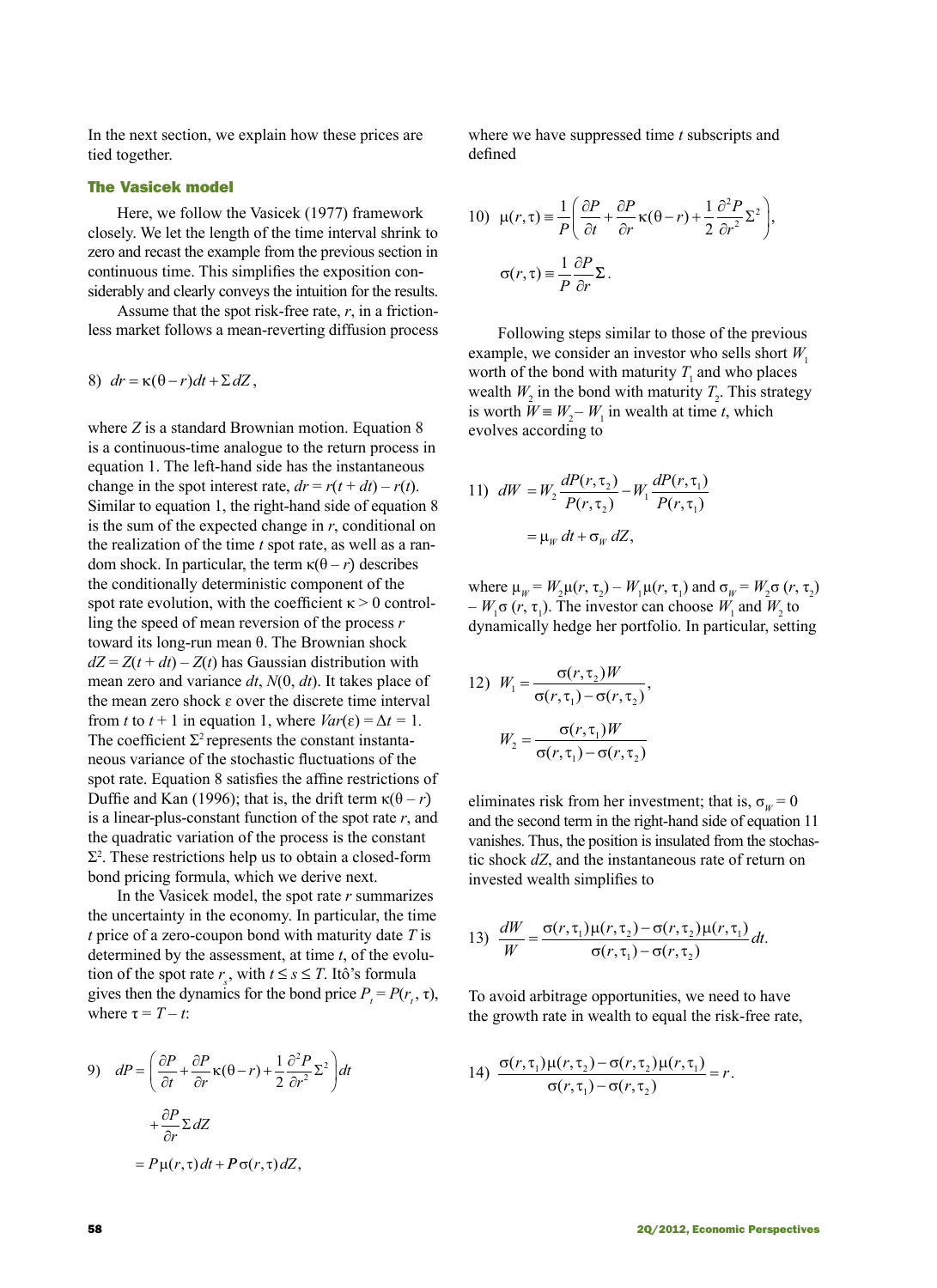Rearranging terms, we obtain a condition similar to equation 6:

15) 
$$
\frac{\mu(r, \tau_1) - r}{\sigma(r, \tau_1)} = \frac{\mu(r, \tau_2) - r}{\sigma(r, \tau_2)}.
$$

That is, the market price of risk  $\lambda$  is a function of the sole state variable of the economy, *r*, and is independent of the bond time to maturity  $τ$ ,

16) 
$$
\lambda(r) = \frac{\mu(r,\tau) - r}{\sigma(r,\tau)}, \ \forall \tau \ge 0.
$$

To obtain a closed-form bond pricing formula, Vasicek assumes the market price of risk is constant; that is,

17) 
$$
\lambda(r) = \lambda_0
$$
.

Substituting the expression for  $\mu(r, τ)$  and  $\sigma(r, τ)$ from equation 10 in equation 16 yields a partial differential equation for the bond price *P*:

18) 
$$
\frac{\partial P}{\partial t} + (\kappa(\theta - r) - \Sigma \lambda_0) \frac{\partial P}{\partial r} + \frac{1}{2} \Sigma^2 \frac{\partial^2 P}{\partial r^2}
$$

$$
-rP = 0, T \ge t,
$$

with terminal condition  $P(r, \tau = 0) = 1$ . The solution to this equation is exponentially affine in the spot rate *r*; that is, there are functions  $\overline{A}(\tau)$  and  $\overline{B}(\tau)$  of time to maturity  $\tau$  such that

19) 
$$
P(r, \tau) = \exp{\{\overline{A}(\tau) + \overline{B}(\tau)r\}}
$$
.

Thus, we obtain a closed-form expression for the term structure of interest rates. In particular, the yield *y* on the bond with maturity date *T* is affine in the spot rate *r*:

20) 
$$
y(r,\tau) = A(\tau) + B(\tau)r,
$$

where 
$$
A(\tau) = -\overline{A}(\tau)/\tau
$$
 and  $B(\tau) = -\overline{B}(\tau)/\tau$ .

#### The determinants of the market price of risk

The Vasicek (1977) bond pricing formula hinges on the principle that absent arbitrage opportunities, the return on a locally risk-free portfolio of bonds must equal the risk-free rate. This approach is silent about the sources of the market price of risk  $\lambda$ , and it takes the spot risk-free rate dynamics in equation 8 as given. Here, we show that the Vasicek bond pricing formula is consistent with the solution of the intertemporal consumption decision problem of a representative investor. While we arrive at the same pricing formula, this general equilibrium approach restricts the properties of the market price of risk and the instantaneous risk-free rate *r*, which become functions of the investor's attitude toward risk and the parameters that govern the aggregate dividend process. These results are well known in the literature (for example, Cox, Ingersoll, and Ross, 1985). The discussion in this section follows Goldstein and Zapatero (1996) and Cochrane (2005) closely.

Consider a security with ex-dividend price *p* that represents a claim to the aggregate output of the economy, which is paid out to the holder of the security in the form of a dividend *D*. We assume that the security generates an ex-dividend return

$$
21)\quad \frac{dp_t}{p_t} = \mu_t dt + \sigma_t dZ_t,
$$

where  $\mu$ <sub>*t*</sub> is the ex-dividend expected rate of return on security  $p, \sigma_t^2$  is the instantaneous variance of the stochastic fluctuation in security *p*'s return, and *Z* is a standard Brownian motion. The quantities  $\mu_t$  and  $\sigma_t$ are endogenous to the model and will be determined in equilibrium. In contrast, the aggregate dividend is exogenously given by

22) 
$$
\frac{dD_t}{D_t} = \alpha_t dt + \xi dZ_t,
$$

$$
d\alpha_t = \kappa(\overline{\alpha} - \alpha_t)dt + v dZ_t.
$$

Consider now an infinitely lived representative investor who trades in the security *p* and maximizes her lifetime utility of consumption,

$$
23)\quad U(\lbrace c_s, s \ge t \rbrace) = E_t \bigg[ \int_t^{\infty} e^{-\delta(s-t)} u(c_s) ds \bigg].
$$

Cochrane (2005) shows that the first-order condition for this problem generates the basic pricing equation,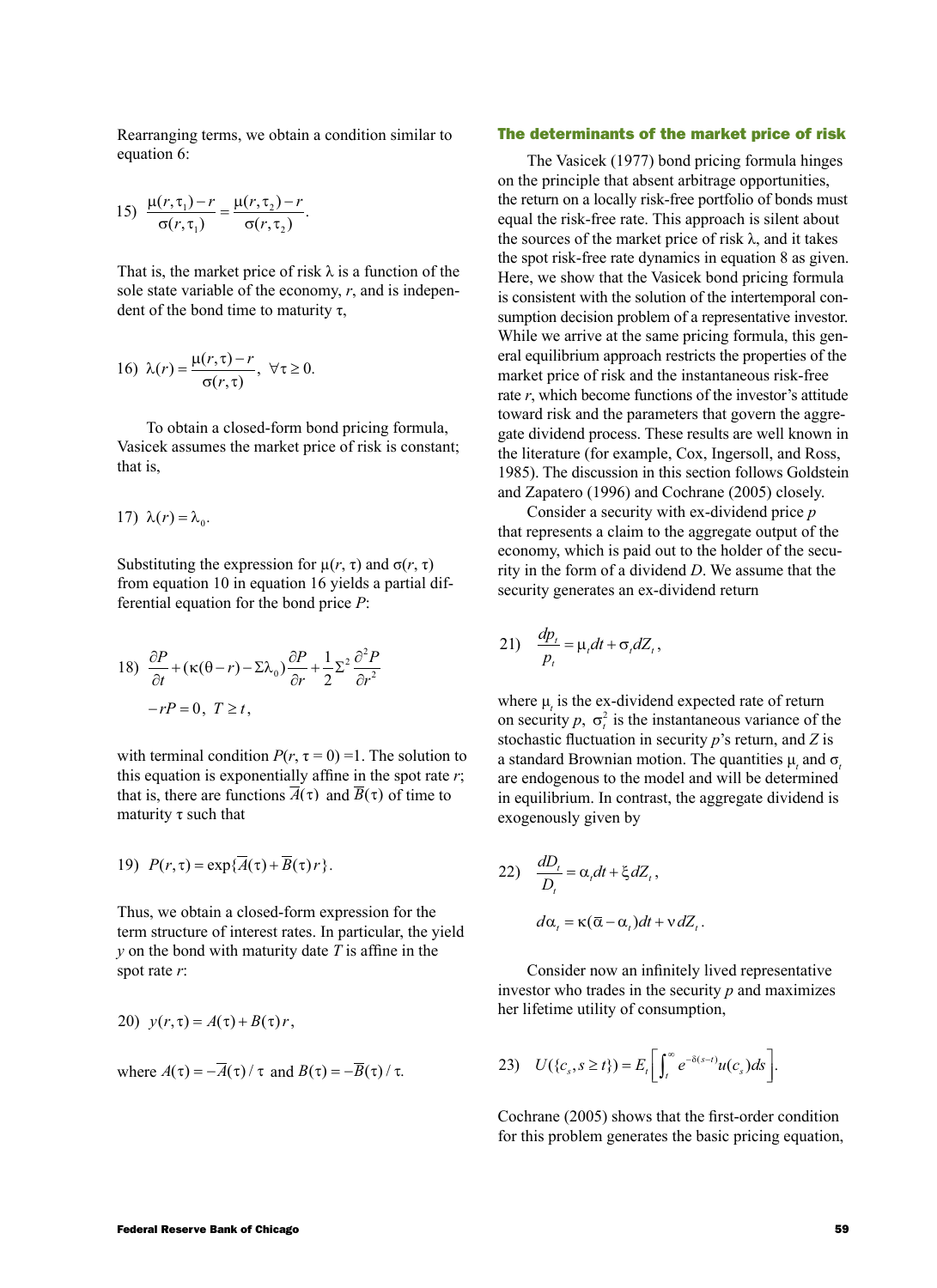24) 
$$
p_i u'(c_i) = E_t \int_0^\infty e^{-\delta s} u'(c_{t+s}) D_{t+s} ds
$$
,

which equates the marginal cost of acquiring the security today at price  $p_t$  to the marginal benefit generated by its future dividend stream. Defining the discount factor as  $\Lambda_t \equiv e^{-\delta t} u'(c_t)$ , we can rewrite equation 24 as:

$$
25) \quad p_t \Lambda_t = E_t \int_0^\infty \Lambda_{t+s} D_{t+s} ds \, .
$$

Consider now a strategy that buys security *p* at time *t* and sells it at time  $t + \Delta$ . Equation 25 then yields

$$
26)\quad p_{t}\Lambda_{t}=E_{t}\int_{0}^{\Lambda}\Lambda_{t+s}D_{t+s}ds+E_{t}[\Lambda_{t+\Delta}p_{t+\Delta}].
$$

For small  $\Delta \rightarrow 0$ , this can be approximated by:

$$
27) \quad 0 = \Lambda_t D_t dt + E_t [d(\Lambda_t p_t)].
$$

Itô's lemma yields  $d(Λ<sub>t</sub> p<sub>t</sub>) = p<sub>t</sub> dΛ<sub>t</sub> + Λ<sub>t</sub> dp<sub>t</sub> + dp<sub>t</sub> dΛ<sub>t</sub>$ , so that equation 27 becomes:

$$
28)\quad 0=\frac{D_t}{p_t}dt+E_t\left[\frac{d\Lambda_t}{\Lambda_t}+\frac{dp_t}{p_t}+\frac{d\Lambda_t}{\Lambda_t}\frac{dp_t}{p_t}\right].
$$

Using equation 25 to price the (instantaneous) risk-free zero-coupon bond, we obtain an expression for the spot risk-free rate,

$$
29) \quad r_{i}dt = -E_{i}\bigg(\frac{d\Lambda_{i}}{\Lambda_{i}}\bigg).
$$

Then, rearranging equation 28, we obtain an equilibrium condition for the expected rate of return on security  $p, \mu$ <sub>*i*</sub>:

30) 
$$
E_{\iota} \left[ \frac{dp_{\iota}}{p_{\iota}} \right] + \frac{D_{\iota}}{p_{\iota}} dt - r_{\iota} dt = -E_{\iota} \left[ \frac{d \Lambda_{\iota}}{\Lambda_{\iota}} \frac{dp_{\iota}}{p_{\iota}} \right].
$$

Assume now that the investor has the power utility function  $u(c_t) = \frac{c_t^{1-t}}{1-t}$ 1 1  $\frac{1}{\gamma}$  with the coefficient of risk aversion  $\gamma$ . By the definition of  $\Lambda$ <sub>t</sub>, the stochastic discount factor dynamics are

31) 
$$
\frac{d\Lambda_t}{\Lambda_t} = -\delta dt - \gamma \frac{dc_t}{c_t} + \frac{1}{2} \gamma (1 + \gamma) \left(\frac{dc_t}{c_t}\right)^2,
$$

so that equation 30 becomes:

32) 
$$
E_{t}\left[\frac{dp_{t}}{p_{t}}\right] + \frac{D_{t}}{p_{t}}dt - r_{t}dt = \gamma E_{t}\left[\frac{dc_{t}}{c_{t}}\frac{dp_{t}}{p_{t}}\right].
$$

Equation 32 says that the expected excess cum-dividend return on security *p* is proportional to the risk aversion coefficient γ. Thus, more-risk-averse investors demand a higher risk premium to hold *p*. Moreover, the risk premium on *p* depends on the correlation between aggregate consumption growth and the return on *p*,  $E_t\left[\frac{de_i}{c_i} \frac{dp_i}{p_i}\right]$ . Thus, an investor will require a positive risk premium to hold a security that generates a high return when consumption growth is high, that is, when  $E_t\left[\frac{de_i}{c_i} \frac{dp_i}{p_i}\right] > 0$ . This is intuitive, as such security generates, in expectation, a low payoff when consumption is low. This property makes the security less valuable to the investor, who is risk averse and wishes to smooth her consumption profile.

Note that in equilibrium, aggregate consumption equals the aggregate dividend, and thus it has dynamics identical to those given in equation 22. Substituting the endowment growth rate in equation 29 yields an expression for the equilibrium risk-free rate:

$$
33)\quad r_t = \delta + \gamma \alpha_t - \frac{1}{2} \gamma (\gamma + 1) \xi^2.
$$

Itô's lemma gives us the spot rate dynamics

$$
34) \quad dr_t = \kappa(\theta - r_t)dt + \Sigma dZ_t,
$$

where we have defined the coefficients  $\theta = \gamma \overline{\alpha} + \delta$  $-\frac{1}{2}\gamma(\gamma+1)\xi^2$  and  $\Sigma \equiv \gamma v$ . Equation 34 is identical to the spot rate dynamics in equation 8, as in the Vasicek (1977) model. However, via equilibrium arguments we have established a linkage between the coefficients κ, θ, and Σ and economic fundamentals (that is, the coefficients κ,  $\bar{\alpha}$ ,  $\delta$ ,  $\xi$ , and v that govern the endowment dynamics in equation 22 and the risk aversion parameter γ).

To obtain a formula for the price *P* of a zero-coupon bond with maturity date *T*, it is useful to compute the spot rate dynamics under the risk-adjusted probability measure *Q* (Harrison and Kreps, 1979). With the help of equation 32, we obtain:

35) 
$$
dr_t = \kappa(\theta^Q - r_t)dt + \Sigma dZ_t^Q
$$
,

where we have defined  $\theta^Q = \theta - \frac{\gamma \xi \Sigma}{\kappa}$  and  $dZ_t^Q = dZ_t$ + γ ξ*dt*. Then, we have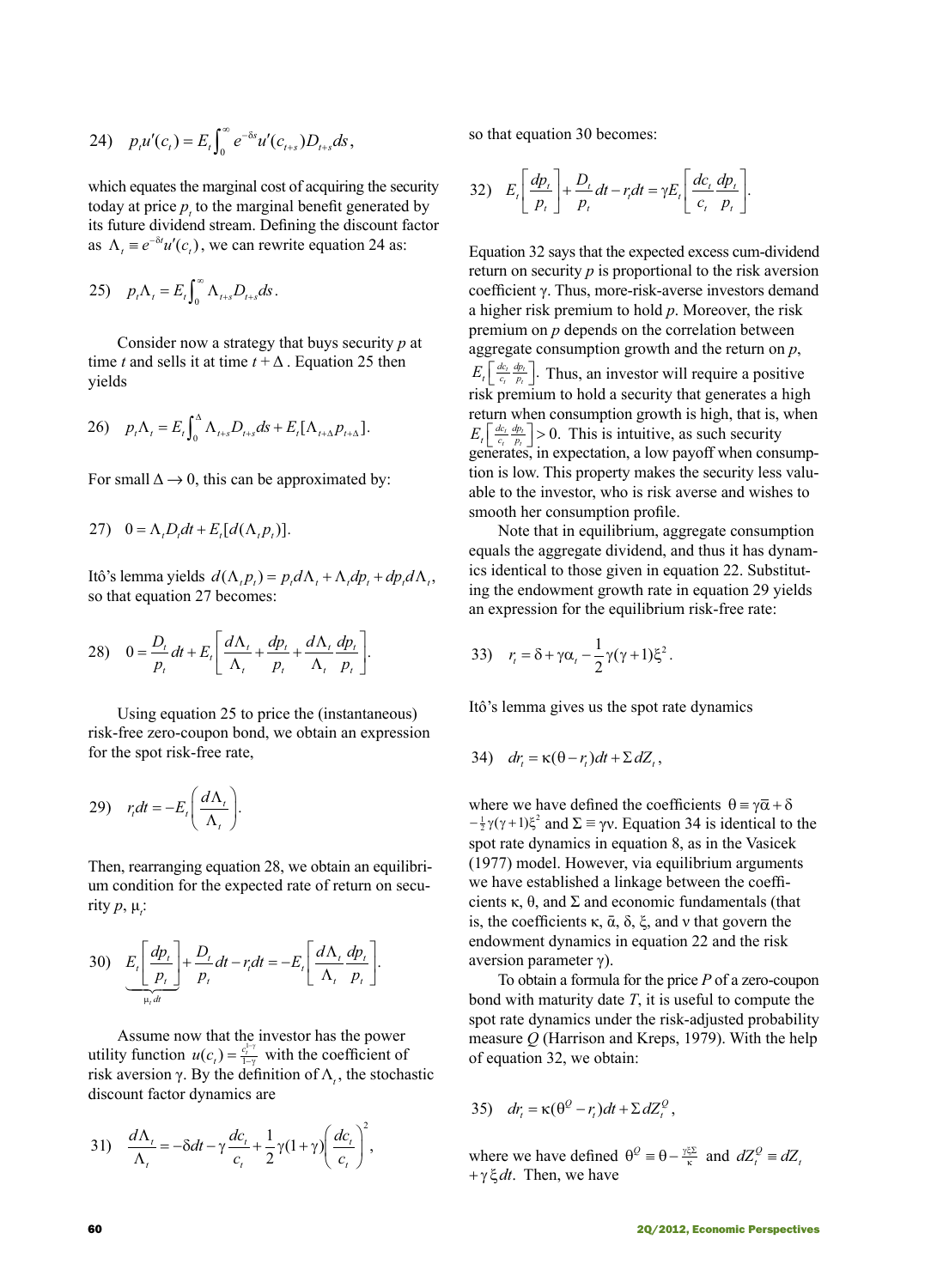

36) 
$$
P(t,T) = E_t^Q \left[ e^{-\int_t^T r_u du} \right],
$$

where the conditional expectation  $E_t^Q[\cdot]$  is computed under the risk-adjusted measure *Q*.

The spot rate in equation 35 is a continuous Markov process. Thus, the evolution of  $r_u$  over the interval (*t*, *T*), given the history up to time *t*, depends only on  $r_t$ . Equation 36 then implies that the bond price is a function of  $r_t$ ,  $P(t, r_t, T)$ , and by Itô's lemma we obtain:

37) 
$$
dP = \left(\frac{\partial P}{\partial t} + \frac{\partial P}{\partial r}\kappa(\theta - r) + \frac{1}{2}\frac{\partial^2 P}{\partial r^2}\Sigma^2\right)dt + \frac{\partial P}{\partial r}\Sigma dZ.
$$

Moreover, we can apply equation 32 to determine the expected rate of return on the zero-coupon bond, in excess of the spot rate:

$$
38) \tE_t\left[\frac{dP}{P}\right] - rdt = \gamma E_t \left[\frac{dc}{c}\frac{dP}{P}\right].
$$

Combining equations 37 and 38, we derive the fundamental differential equation for bonds:

39) 
$$
\frac{\partial P}{\partial r}\left(\kappa(\theta-r)-\sum_{\substack{\alpha\\ \alpha>0}}\sum_{j=0}^{\infty}\frac{1}{\alpha}\frac{\partial^2 P}{\partial r^2}\sum_{j=0}^{\infty}\frac{1}{r^2}-rP=0,\right)
$$

where  $\xi$  is the diffusion coefficient of the aggregate endowment process given in equation 22. Equation 39 is identical to the partial differential equation of the Vasicek model (equation 18) with the restriction  $λ<sub>o</sub> = γξ. Consequently, assumptions about investors'$ preferences and their endowment pin down the specification of the market price of risk. Specifically,  $\lambda_0$  is higher when the investor is more risk averse,  $\gamma \uparrow$ , and when consumption growth is more volatile, ξ↑.

### Multifactor dynamic term structure models

In the Vasicek (1977) model, a single factor, the spot rate *r*, explains the fluctuations in the entire term structure of interest rates. One implication of this assumption is that bond yields and their changes are perfectly correlated. A cursory glance at figure 1 shows that there are co-movements in yields with different maturities,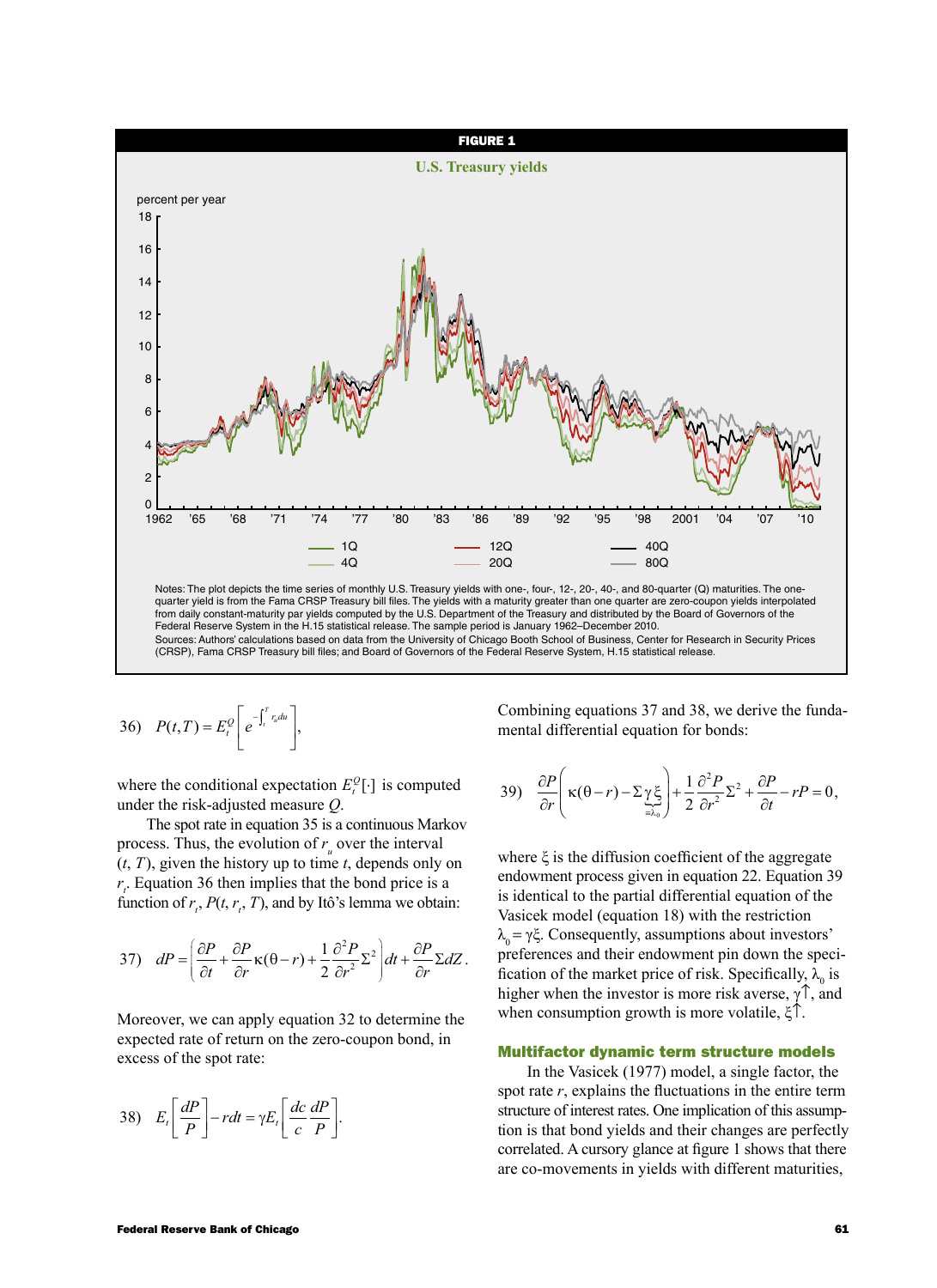# *TABLE 1*

|                            |      |                                |      |      |      | Pairwise correlations in U.S. Treasury yield series       |      |      |            |      |      |      |
|----------------------------|------|--------------------------------|------|------|------|-----------------------------------------------------------|------|------|------------|------|------|------|
|                            |      | $corr(y_{\tau_i}, y_{\tau_i})$ |      |      |      | corr( $\Delta$ y <sub>v</sub> , $\Delta$ y <sub>v</sub> ) |      |      |            |      |      |      |
|                            | 1Q   | 4Q                             | 12Q  | 20Q  | 40Q  | 80Q                                                       | 1Q   | 4Q   | <b>12Q</b> | 20Q  | 40Q  | 80Q  |
| A. Monthly series          |      |                                |      |      |      |                                                           |      |      |            |      |      |      |
| 1Q                         | 1.00 |                                |      |      |      |                                                           | 1.00 |      |            |      |      |      |
| 4Q                         | 0.99 | 1.00                           |      |      |      |                                                           | 0.71 | 1.00 |            |      |      |      |
| 12Q                        | 0.95 | 0.98                           | 1.00 |      |      |                                                           | 0.63 | 0.92 | 1.00       |      |      |      |
| 20Q                        | 0.93 | 0.96                           | 0.99 | 1.00 |      |                                                           | 0.56 | 0.86 | 0.97       | 1.00 |      |      |
| 40Q                        | 0.88 | 0.92                           | 0.97 | 0.99 | 1.00 |                                                           | 0.47 | 0.73 | 0.87       | 0.93 | 1.00 |      |
| 80Q                        | 0.82 | 0.86                           | 0.93 | 0.96 | 0.98 | 1.00                                                      | 0.36 | 0.58 | 0.71       | 0.79 | 0.88 | 1.00 |
| <b>B.</b> Quarterly series |      |                                |      |      |      |                                                           |      |      |            |      |      |      |
| 1Q                         | 1.00 |                                |      |      |      |                                                           | 1.00 |      |            |      |      |      |
| 4Q                         | 0.99 | 1.00                           |      |      |      |                                                           | 0.90 | 1.00 |            |      |      |      |
| 12Q                        | 0.96 | 0.98                           | 1.00 |      |      |                                                           | 0.78 | 0.94 | 1.00       |      |      |      |
| 20Q                        | 0.93 | 0.96                           | 0.99 | 1.00 |      |                                                           | 0.69 | 0.88 | 0.98       | 1.00 |      |      |
| 40Q                        | 0.88 | 0.92                           | 0.97 | 0.99 | 1.00 |                                                           | 0.58 | 0.77 | 0.91       | 0.96 | 1.00 |      |
| 80Q                        | 0.82 | 0.86                           | 0.93 | 0.96 | 0.98 | 1.00                                                      | 0.43 | 0.60 | 0.75       | 0.82 | 0.90 | 1.00 |

Notes: Both panels show the pairwise correlations between U.S. Treasury yields with various maturities. Panel A reports the correlations computed on monthly yields (left) and changes in monthly yields (right). Panel B shows the results for quarterly yields (left) and changes in quarterly yields<br>(right). The data series consist of yields with one-, four-, 12-, 20-, 4 Treasury bill files. The yields with a maturity greater than one quarter are zero-coupon yields interpolated from daily constant-maturity par yields computed by the U.S. Department of the Treasury and distributed by the Board of Governors of the Federal Reserve System in the H.15 statistical release. The sample period is January 1962–December 2010.

Sources: Authors' calculations based on data from the University of Chicago Booth School of Business, Center for Research in Security Prices (CRSP), Fama CRSP Treasury bill files; and Board of Governors of the Federal Reserve System, H.15 statistical release.

| <b>TABLE 2</b><br><b>Principal component analysis</b> |                                       |                                                                                                                                                                                                                                                                                                                                                                                                                                                                                                                                                                                                                                                                                                                                                                    |                                           |           |  |  |
|-------------------------------------------------------|---------------------------------------|--------------------------------------------------------------------------------------------------------------------------------------------------------------------------------------------------------------------------------------------------------------------------------------------------------------------------------------------------------------------------------------------------------------------------------------------------------------------------------------------------------------------------------------------------------------------------------------------------------------------------------------------------------------------------------------------------------------------------------------------------------------------|-------------------------------------------|-----------|--|--|
|                                                       |                                       | Percentage of<br>variance explained                                                                                                                                                                                                                                                                                                                                                                                                                                                                                                                                                                                                                                                                                                                                | Total percentage of<br>variance explained |           |  |  |
|                                                       | monthly                               | quarterly                                                                                                                                                                                                                                                                                                                                                                                                                                                                                                                                                                                                                                                                                                                                                          | monthly                                   | quarterly |  |  |
| PC <sub>1</sub>                                       | 95.19                                 | 95.34                                                                                                                                                                                                                                                                                                                                                                                                                                                                                                                                                                                                                                                                                                                                                              | 95.19                                     | 95.34     |  |  |
|                                                       | 4.25                                  | 4.17                                                                                                                                                                                                                                                                                                                                                                                                                                                                                                                                                                                                                                                                                                                                                               | 99.44                                     | 99.51     |  |  |
| $PC2$<br>$PC3$<br>$PC4$<br>$PC5$                      | 0.41                                  | 0.37                                                                                                                                                                                                                                                                                                                                                                                                                                                                                                                                                                                                                                                                                                                                                               | 99.85                                     | 99.88     |  |  |
|                                                       | 0.11                                  | 0.08                                                                                                                                                                                                                                                                                                                                                                                                                                                                                                                                                                                                                                                                                                                                                               | 99.96                                     | 99.96     |  |  |
|                                                       | 0.04                                  | 0.03                                                                                                                                                                                                                                                                                                                                                                                                                                                                                                                                                                                                                                                                                                                                                               | 99.99                                     | 99.99     |  |  |
| PC <sub>e</sub>                                       | 0.01                                  | 0.01                                                                                                                                                                                                                                                                                                                                                                                                                                                                                                                                                                                                                                                                                                                                                               | 100.00                                    | 100.00    |  |  |
|                                                       | period is January 1962-December 2010. | Notes: The table reports the percentage of the yields' variation explained by the principal<br>components, $PC_i$ , $j = 1, , 6$ , extracted from the panel of yields with one-, four-, 12-,<br>20-, 40-, and 80-quarter maturities sampled at the monthly and quarterly frequencies.<br>The one-quarter yield is from the Fama CRSP Treasury bill files. The yields with a maturity<br>greater than one quarter are zero-coupon yields interpolated from daily constant-maturity<br>par yields computed by the U.S. Department of the Treasury and distributed by the Board<br>of Governors of the Federal Reserve System in the H.15 statistical release. The sample<br>Sources: Authors' calculations based on data from the University of Chicago Booth School |                                           |           |  |  |

files; and Board of Governors of the Federal Reserve System, H.15 statistical release.

but such correlations are far from perfect. This is evident in table 1, which reports pairwise correlations in yields and their changes,  $corr(y_\tau, y_\tau)$  and *corr* ( $\Delta y_{\tau_i}, \Delta y_{\tau_j}$ ), for maturity pairs  $\tau_i$  and  $\tau_j$  ranging

from one quarter to 20 years. While the correlations in both the monthly (panel A) and quarterly (panel B) series are positive, they decrease considerably as the time to maturity in the pairs of bonds becomes further apart. This feature suggests that additional factors might drive the term structure of U.S. Treasury yields.

The evidence in table 2 lends additional support to this conclusion. It shows the percentage of the yields' variation explained by the principal components (PCs) extracted from the panel of bond yields with one-, four-, 12-, 20-, 40-, and 80-quarter maturities. The first principal component has the highest explanatory power, accounting for more than 95 percent of the variation in monthly and

quarterly yields. The second and third components account for virtually all of the residual variation in yields. This is well known in the term structure literature; for instance, Litterman and Scheinkman (1991)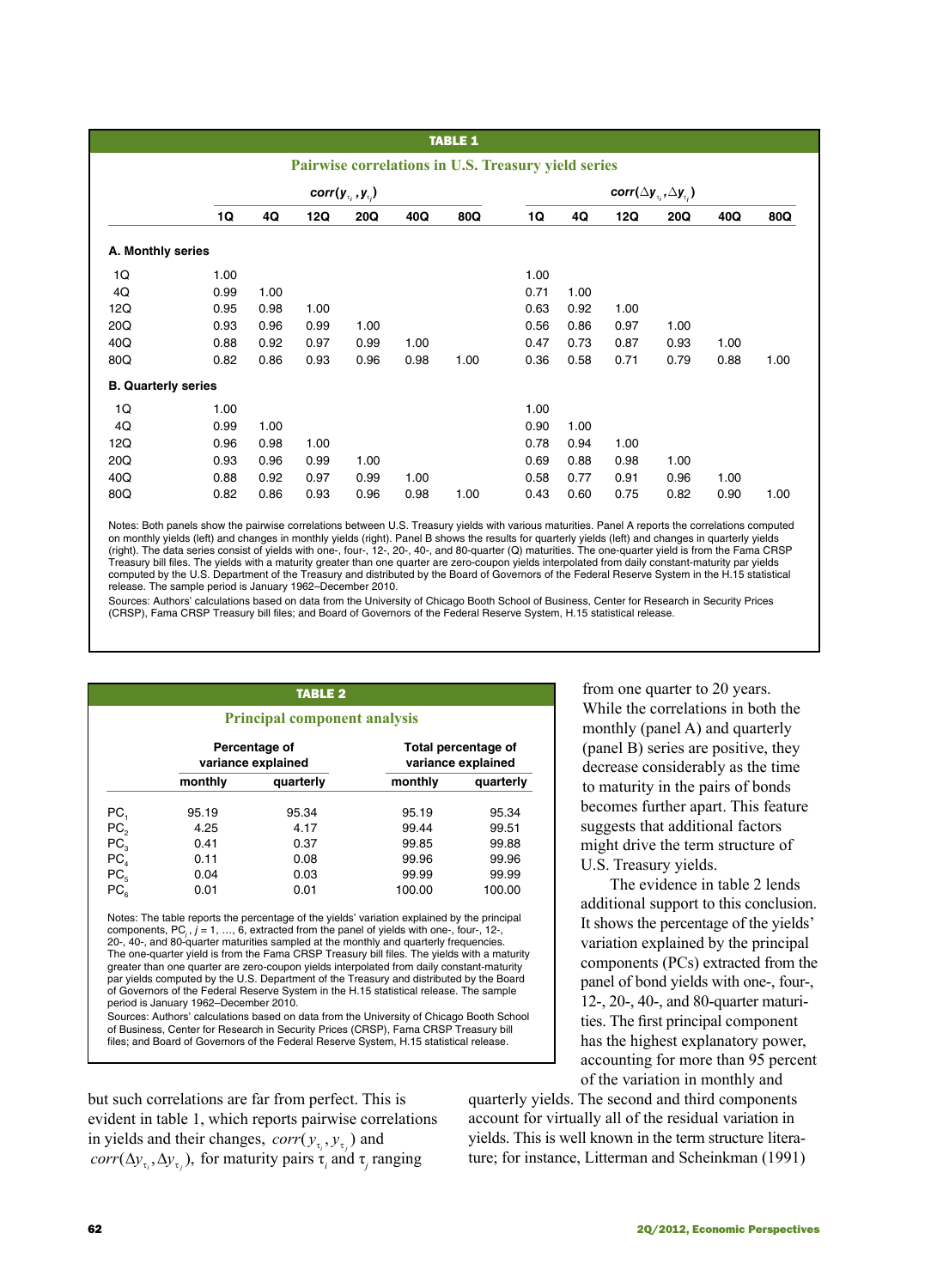

show that the variation in U.S. Treasury rates is best captured by three factors, interpreted as changes in "level," "slope," and "curvature" of the yield curve.

Figure 2 clarifies this interpretation. The yields' PCs are an orthogonal linear transformation of the yields' series; they are constructed so that each component explains the highest fraction of residual variance in the original series and is orthogonal to the preceding PCs. Figure 2 shows the coefficients in the vector  $B_{\tau}$  that multiply the yields to form the first three principal components,  $PC_j$ ,  $j = 1, 2$ , and 3, as a function of the yields' maturity τ. The coefficients associated with the first PC are roughly the same across the yields' maturities. This suggests that  $PC_1$  is a proxy for a level factor, that is, shocks to that factor result in a parallel shift in yields across maturities. Consistent with this view, the correlation between PC<sub>1</sub> and  $y_{\tau}$ ,  $\tau \in \{1, 4, 12, 20, 40, \text{ and } 80 \text{ quarters}\}$  ranges from 93.6 to 99.7 percent in monthly data; we find similar values in the quarterly series. This is also evident in figure 3, which shows that the pattern in  $PC<sub>1</sub>$ 

resembles the shape of the yields in figure 1.

In contrast, the coefficients of the second PC are increasing in yields' maturity  $τ$ , while those of the third one are U-shaped, as shown in figure 2. Thus, as in Litterman and Scheinkman (1991),  $PC<sub>2</sub>$  is a proxy for a slope factor (positive shocks to this factor are associated with lower short-maturity yields and higher longmaturity yields), while  $PC<sub>3</sub>$  is a proxy for curvature. Indeed, the correlation between  $PC_2$  and a measure of the term structure slope,  $(y_{800} - y_{10})$ , exceeds 90 percent, and the correlation of  $PC_3$  with a measure of curvature,  $(y_{80Q} - 2y_{12Q} + y_{1Q})$ , is higher than 83 percent.

Taken together, these empirical observations motivate a vast literature that extends the no-arbitrage term structure model class to include multiple factors. As in the Vasicek (1977) model, the no-arbitrage conditions restrict the relative pricing of bonds with different maturities while remaining silent about all other conditions that characterize the equilibrium in the economy. Consistent with the evidence that level, slope, and curvature factors capture

virtually all variation in Treasury yields, much of this literature has focused on three-factor models.

To maintain tractability, most studies rely on so-called affine models. In line with Duffie and Kan (1996), Dai and Singleton (2000, 2003), and Piazzesi (2010), the short-term interest rate,  $r(t)$ , is an affine (that is, linear-plus-constant) function of a vector of state variables,  $X(t) = \{x_i(t), i = 1, ..., N\}$ :

40) 
$$
r(t) = \delta_0 + \sum_{i=1}^{N} \delta_i x_i(t)
$$

$$
= \delta_0 + \delta'_X X(t),
$$

where the state vector *X* evolves according to

41) 
$$
dX(t) = \kappa(\Theta - X(t))dt
$$

$$
+ \Sigma \sqrt{S(t)}dZ(t).
$$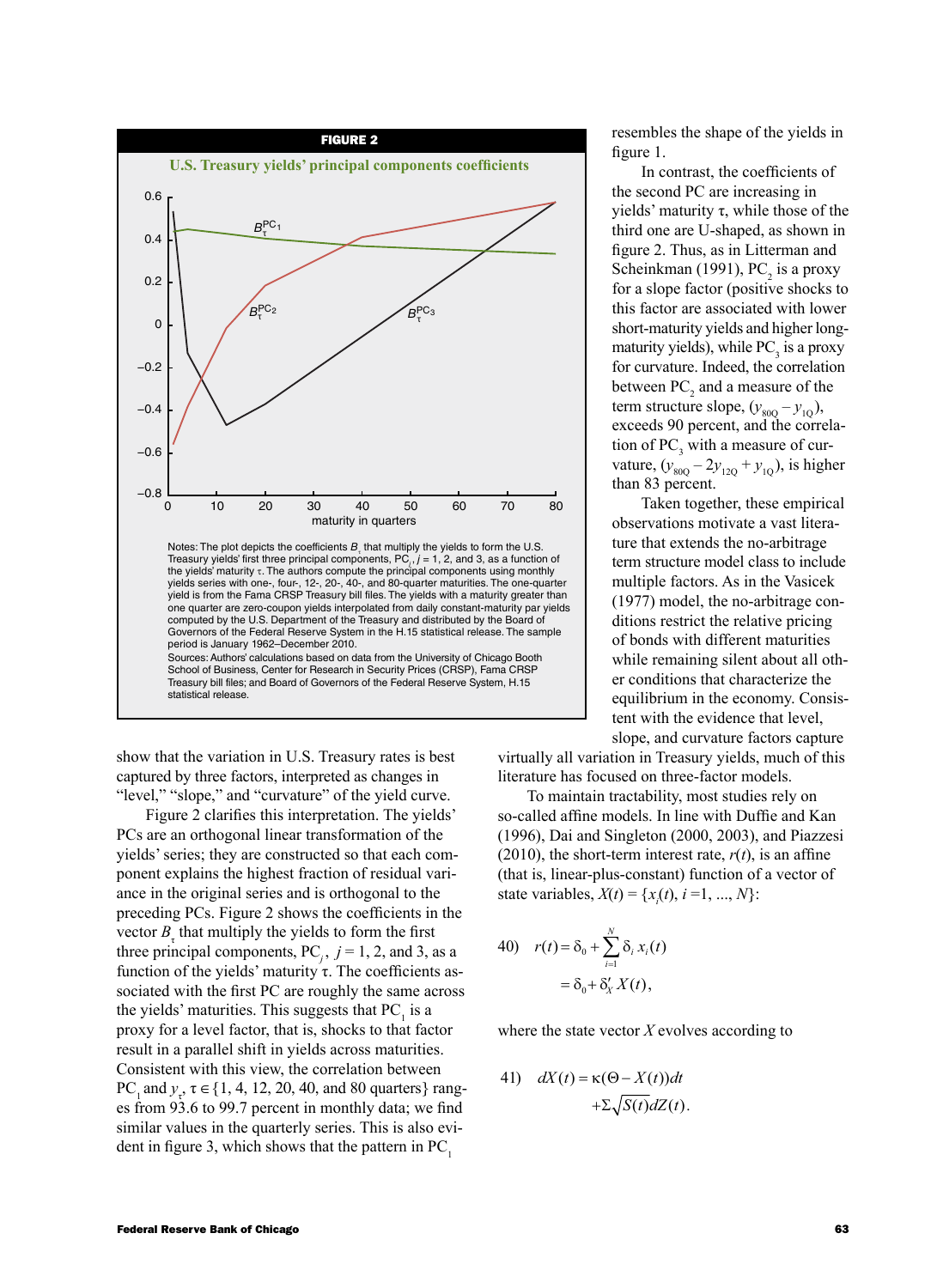

Equation 41 extends the state dynamics in the Vasicek (1977) model (equation 8) to include *N* latent factors. The  $N \times N$  matrix  $\kappa$  in the first term on the right-hand side of equation 41 captures the dependence of infinitesimal changes in each  $x_i(t)$  variable on the state vector  $X(t)$ . Similar to equation 8, the state vector  $X(t)$  reverts to its mean Θ, which is now an *N*-dimensional vector of constants. The process *Z* is an *N*-dimensional Brownian motion. However, unlike the Vasicek (1977) model, the instantaneous variance of the fluctuations in *X* is no longer constant. It depends on the level of *X* via the  $N \times N$  diagonal matrix  $S(t)$ , which has *i*th diagonal element  $s_{ii}(t) = \alpha_i + \beta'_i X(t)$ .

To price bonds, we specify the market price of risk,  $\Lambda(t)$ . This is often assumed to depend on the state vector  $X(t)$ , rather than being constant, as in equation 17. For instance, Dai and Singleton (2000) set

42) 
$$
\Lambda(t) = \sqrt{S(t)}\lambda,
$$

where  $\lambda$  is an  $N \times 1$  vector of constants. This functional form guarantees that risk compensation goes to zero as the variance of the state vector vanishes—a condition that rules out arbitrage opportunities. However, Duffee (2002) notes that since the variance term is nonnegative, this structure limits the variability of the compensation that investors expect to receive for facing a given risk. In particular, he shows that this condition is restrictive as it prevents risk compensation to switch sign over time—a feature that is important to explain the variation in Treasury returns. He goes on to extend the market price of risk in a way that relaxes this restriction; subsequently, Duarte (2004) and Cheridito, Filipović, and Kimmel (2007) offer further generalizations.

Within this setting, the time *t* price of a zerocoupon bond with time to maturity  $\tau$  is given by

43) 
$$
P(X,\tau) = \exp{\{\overline{A}(\tau) + \overline{B}(\tau)'X(t)\}},
$$

where the functions  $\overline{A}(\tau)$  and  $\overline{B}(\tau)$  solve a system of ordinary differential equations (ODEs); see, for example, Duffie and Kan (1996). Thus, the yield *y* on the bond with time to maturity  $\tau$  is affine in the state vector *X*:

44) 
$$
y(X,\tau) = A(\tau) + B(\tau)X,
$$

where  $A(\tau) = -\overline{A}(\tau)/\tau$  and  $B(\tau) = -\overline{B}(\tau)/\tau$ . This is similar to equations 19 and 20 for the Vasicek (1977) model, except that the *N*-dimensional state vector *X*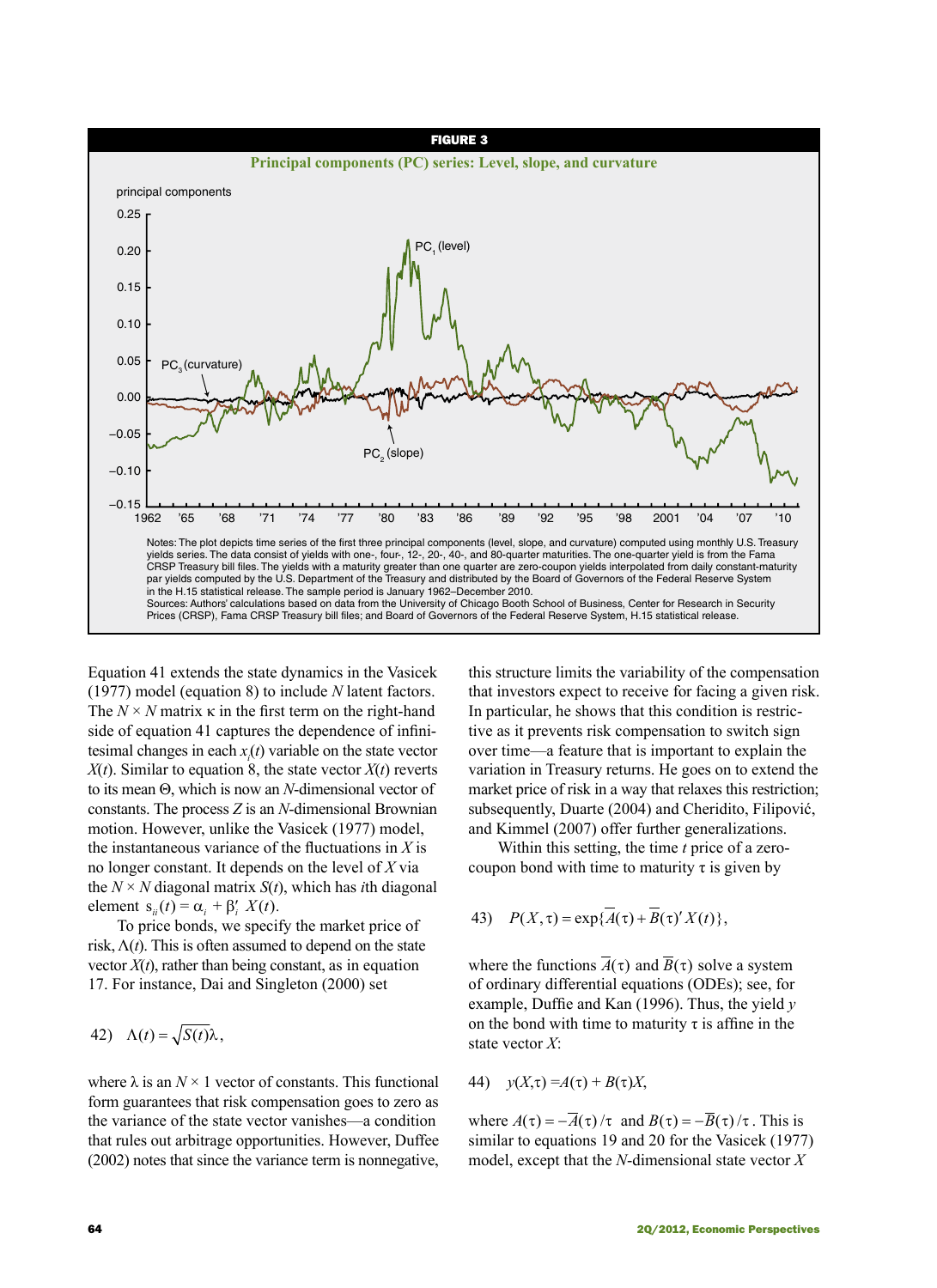takes the place of the spot rate *r*. Semiclosed-form solutions are also available for bond derivatives, for example, bond options as well as caps and floors (see, for instance, Duffie, Pan, and Singleton, 2000).

# Limits to arbitrage in the market of government debt

The models we present in this article hinge on the assumption that whenever an arbitrage opportunity arises, investors implement trading strategies to profit from it until asset prices change to drive risk-adjusted net expected returns to zero. In practice, however, prices might not converge if markets are not perfect. For instance, frictions such as transaction costs, leverage constraints, and limited availability of capital could hinder investors' ability to trade away arbitrage opportunities. In this section, we first provide evidence that transaction costs in the U.S. Treasury market are small. We then explore the role

of leverage and capital constraints in arbitrage trading. In particular, we argue that financial institutions relax these constraints by participating in a vast repo market in which U.S. Treasury securities are a valuable form of collateral. Next, we report some welldocumented patterns in Treasury securities' yields that can arise because of institutional constraints, arbitrage capital requirements, and market segmentation. We conclude by briefly considering the relevance of Treasury market frictions for monetary policy interventions during the recent financial crisis and for the specification and estimation of no-arbitrage term structure models.

# *Transaction costs and liquidity in the U.S. Treasury market*

As we mentioned earlier, the secondary U.S. Treasury market is one of the largest and most important financial markets worldwide. The around-the-clock trading activity in this market, by both U.S. and international participants, far exceeds that observed on many popular exchanges.

While high trading volume is often used as an indicator of asset marketability, there is evidence that it

### Table 3

# **U.S. Treasury market liquidity**

|                                                                   |      | <b>Standard</b>                                                          | <b>Percentile</b> |      |      |  |
|-------------------------------------------------------------------|------|--------------------------------------------------------------------------|-------------------|------|------|--|
| <b>Maturity</b>                                                   | Mean | deviation                                                                | 10th              | 50th | 90th |  |
| A. Summary statistics for period June 17, 1991-June 15, 2001      |      |                                                                          |                   |      |      |  |
| Treasury bills' bank discount rate bid-ask spreads                |      |                                                                          |                   |      |      |  |
|                                                                   |      |                                                                          |                   |      |      |  |
| Three months                                                      | 0.75 | 0.90                                                                     | 0                 | 1/2  | 3/2  |  |
| Six months                                                        | 0.80 | 0.83                                                                     | 0                 | 1/2  | 3/2  |  |
| One year                                                          | 0.71 | 0.72                                                                     | 0                 | 1/2  | 3/2  |  |
| Treasury notes' prices bid-ask spreads                            |      |                                                                          |                   |      |      |  |
|                                                                   |      | $(- \cdots - \cdots - 32n ds)$ of a percentage point $- \cdots - \cdots$ |                   |      |      |  |
| Two years                                                         | 0.26 | 0.18                                                                     | 0                 | 1/4  | 1/2  |  |
| Five years                                                        | 0.38 | 0.26                                                                     | 0                 | 1/2  | 1/2  |  |
| Ten years                                                         | 0.40 | 0.29                                                                     | 0                 | 1/2  | 1/2  |  |
| B. Summary statistics for period January 1, 2001–January 31, 2012 |      |                                                                          |                   |      |      |  |
| Treasury notes' prices bid-ask spreads                            |      |                                                                          |                   |      |      |  |
|                                                                   |      | $(- \cdots - \cdots - 32n ds)$ of a percentage point $- \cdots - \cdots$ |                   |      |      |  |
| Two years                                                         | 0.36 | 0.21                                                                     |                   |      |      |  |
| Five years                                                        | 0.48 | 0.37                                                                     |                   |      |      |  |
| Ten years                                                         | 0.84 | 0.47                                                                     |                   |      |      |  |

period June 17, 1991–June 15, 2001. Panel B reports the mean and standard deviation of the bid–ask spreads for daily prices of Treasury securities with a maturity of two, five, and ten years for the sample period January 1, 2001–January 31, 2012. Sources: Authors' calculations based on intraday quotes data from GovPX; and Board of

Governors of the Federal Reserve System staff's calculations based on daily data from BrokerTec.

could be a noisy, and possibly even poor, liquidity measure. Fleming (2003) shows that trading volume in the secondary U.S. Treasury market, as well as yields' volatility, often peak during periods of market stress, when trading is more difficult than usual. In contrast, the difference between bid and ask Treasury prices (the so-called bid–ask spread) is a simple and more robust indicator of the ease with which investors can exchange securities. For instance, Fleming (2003) shows that bid–ask spreads on Treasury securities correlate more highly with popular liquidity indicators, such as price impact, defined as the sensitivity of price changes to net trading activity (the difference between buyer- and seller-initiated trades). Moreover, the bid–ask spread has an intuitive interpretation in terms of transaction costs that an investor would incur if she were to buy/sell securities. For these reasons, we focus on this measure of liquidity here.

Table 3 shows summary statistics for the bid–ask spread on Treasury prices quoted in the secondary U.S. Treasury market. Panel A relies on a sample of intraday quotes on the most recent (on-the-run) issues of bills and notes from June 17, 1991, through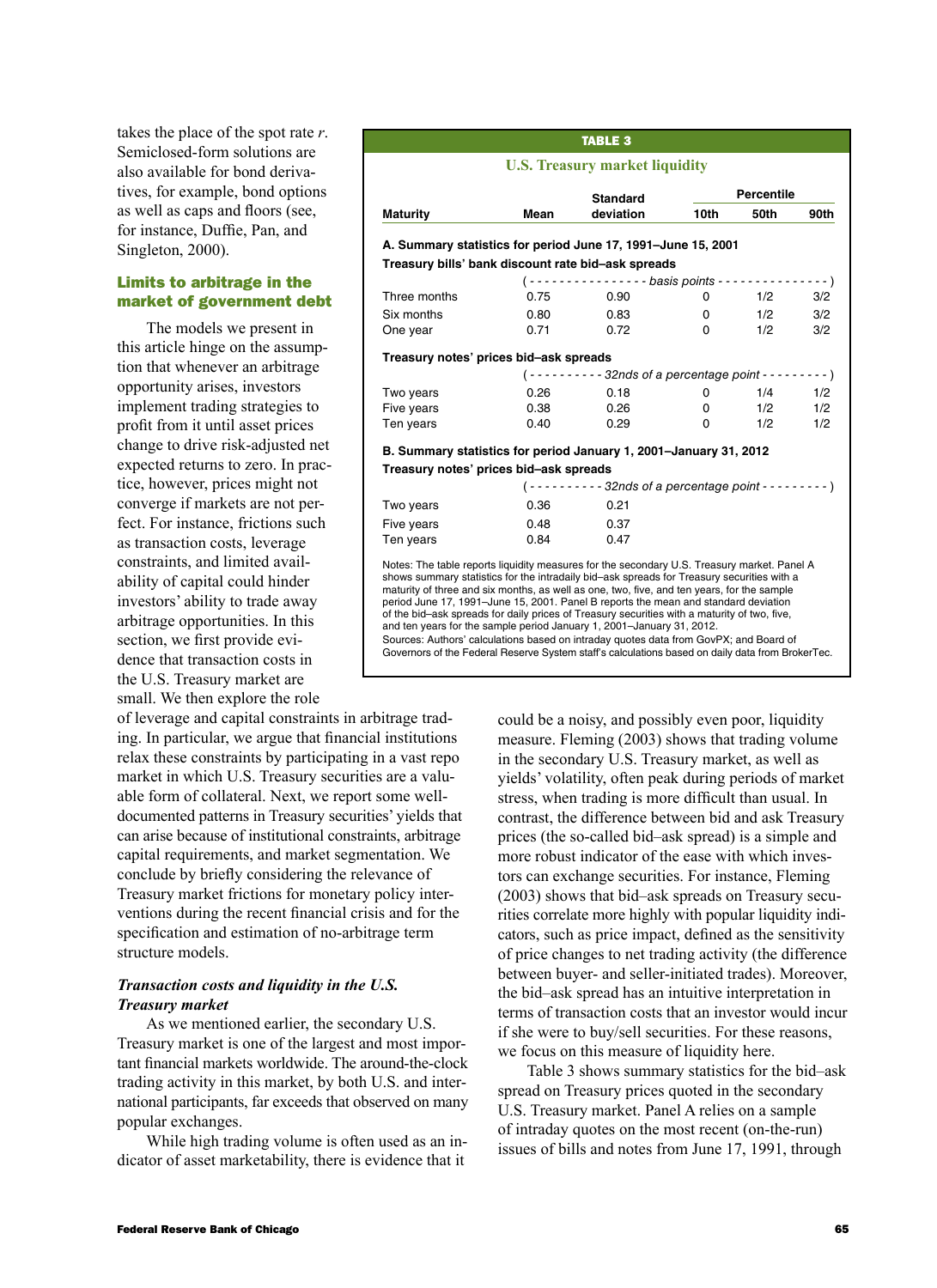June 15, 2001.<sup>3</sup> It is evident that bid-ask spreads are small across bond tenors. For instance, the median spread on bills is one-half of a basis point. Spreads remain low even in the right tail of the distribution (for example, the 90th percentile is one and a half basis points). Among Treasury notes, the two-year security appears to be the most liquid, with a median spread of one-quarter of a 32nd of a percentage point of par.<sup>4</sup> Transaction costs remain low on longer-maturity Treasury securities, with a typical bid–ask spread of one-half of a 32nd of a percentage point. Table 3, panel B shows similar diagnostics using a more recent sample of Treasury prices from January 1, 2001, through January 31, 2012. At various maturities, spreads fall in a range from 0.36 to 0.84 32nds of a percentage point, and standard deviations are small, too. Taken together, this evidence confirms that investors can typically trade Treasury securities with ease across the term structure. Those who seek to take advantage of misalignments in prices can do so at low transaction costs.

### *Leverage constraints and the availability of arbitrage capital*

A liquid secondary market is not necessarily enough to guarantee that Treasury prices will converge to their no-arbitrage equilibrium values. For instance, Gromb and Vayanos (2010) suggest that transaction costs are only one of the financial market inefficiencies that can pose limits to arbitrage. In a simple theoretical framework, they show that no-arbitrage pricing does not hold in asset markets when arbitrageurs face leverage constraints (for example, Gromb and Vayanos, 2002; Geanakoplos, 2003; and Gârleanu and Pedersen, 2011) as well as equity capital requirements (for example, Shleifer and Vishny, 1997). In this respect, the presence of a vast market for repurchase agreements (repos) facilitates arbitrage trading greatly. A repo is a transaction that combines a spot market sale with a simultaneous forward agreement to repurchase the underlying instrument at a later date, often the next day (for example, Duffie, 1996). Effectively, a repo is a collateralized loan. The loan amount equals the sale value of the security (typically given by the market price of the security minus a margin, the so-called haircut), while the repo rate is the interest on the loan. The counterparty in a repo contract, who provides the funds for the loan and earns interest at the repo rate, is said to engage in a reverse repo.

Access to the repo market provides financial institutions with arbitrage capital to finance their trading activity. For instance, if the price of an asset falls below its fundamentals, a dealer can purchase it in the secondary market. Concurrently, if the security constitutes an

acceptable form of collateral, the dealer can pledge it in the repo market and thus obtain funds in the amount of the price of the security, net of the repo haircut. The funds borrowed against the security offsets, up to the haircut, the cost to acquire it. Excess demand for the security will push its price up. If the price increase exceeds the cost of financing in the repo market, the dealer will reap a profit. Conversely, if a dealer perceives a security to be overpriced, the dealer can engage in a reverse repo. The dealer can then sell the (overpriced) collateral in anticipation that its price will fall. If that happens, the dealer will be able to buy the security back at a lower price on a later date, and use it to unwind the reverse repo.

Over the past decades, the repo market has grown dramatically in size and popularity (for example, Gorton and Metrick, 2011). On one side, mutual funds (especially money market funds), corporations, and state and local governments have been expanding their use of reverse repos to put their cash reserves to work while concurrently acquiring high-quality collateral for protection of their investment.<sup>5</sup> On the other side, financial institutions have been increasingly relying on repos to finance their operations. For instance, figure 4 shows the outstanding value of repurchase and reverse repurchase agreements by primary dealers from 1996 through 2011. The outstanding value of repos on dealers' books is very high, and it exceeds that of reverse repos. The increasing pattern in quantities is also evident, in spite of a large decline at the peak of the U.S. financial crisis in 2008–09. Yet, figure 4 greatly underrepresents the magnitude of the U.S. repo market, which is, in fact, imprecisely documented.<sup>6</sup> Gorton and Metrick (2011) provide an overview of different sources that estimate it to be around \$10 trillion in the late 2000s. These estimates include transactions taking place in the triparty repo market, in which clearing banks (JPMorgan Chase and the Bank of New York Mellon) provide clearing and settlement services to the lender (the cash investor) and the borrower (the collateral provider); see, for example, Copeland, Martin, and Walker (2011). Estimates by the Tri-Party Repo Infrastructure Reform Task Force at the Federal Reserve Bank of New York place the size of that market at nearly \$1.7 trillion as of January 2012 (see table 4).

Treasury securities are a valuable form of collateral in repurchase agreements. Table 4 shows that they account for approximately a third of the notional value of the underlying securities in triparty repos (other categories include securities issued by corporations, federal agencies, and municipalities). Similar evidence holds in the bilateral repo market (for example, Copeland, Martin, and Walker, 2011). Moreover, when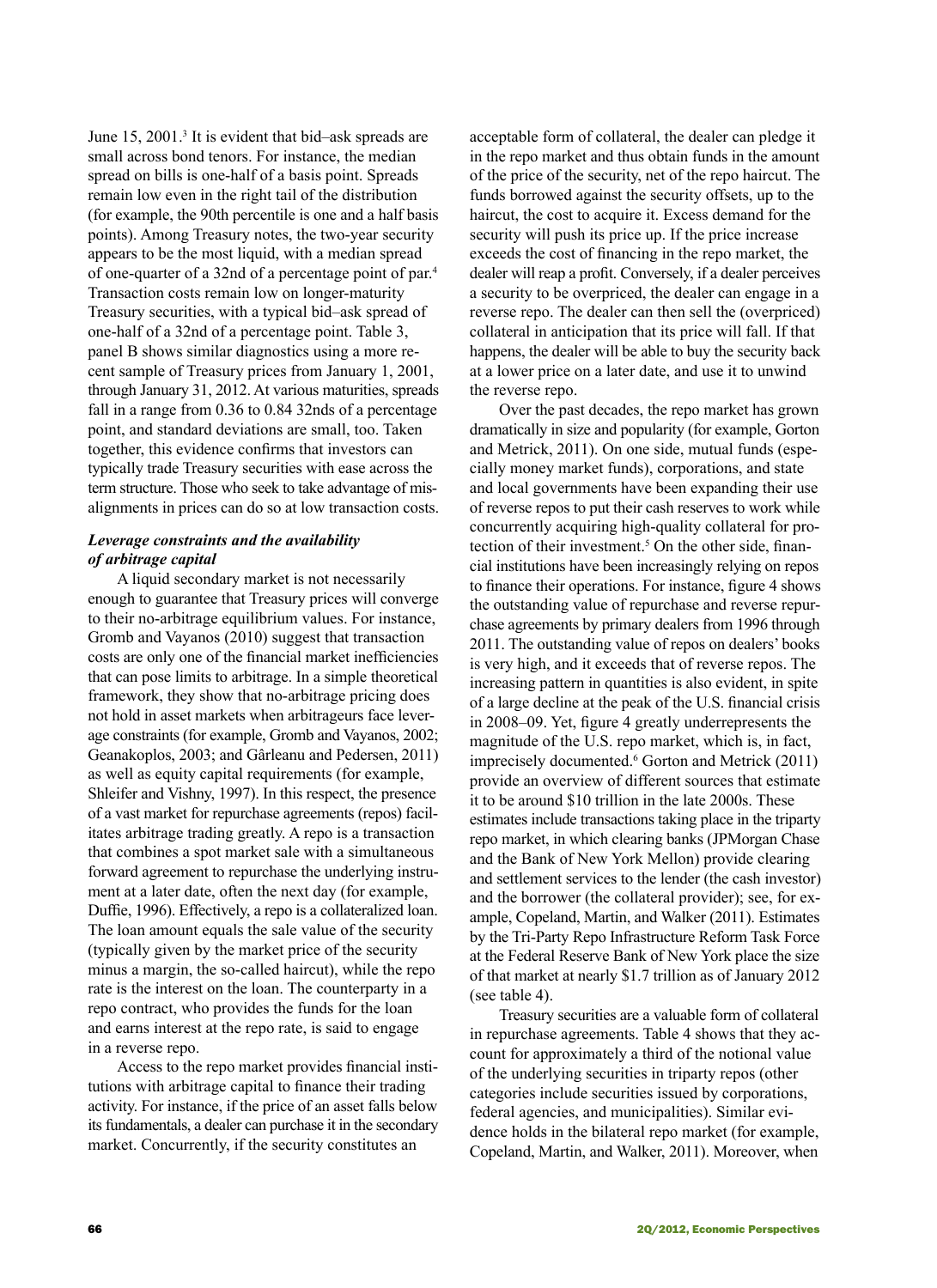

pledged as collateral, U.S. government debt is subject to a haircut that is usually very small. The margin on short-term Treasury securities is typically around 2 percent. It is higher for longer-maturity bonds, which have a higher price sensitivity to interest rate fluctuations; nonetheless, at approximately 5–6 percent, it is below the margin on other securities that are forms of collateral in repurchase agreements. Such margins have been remarkably stable even during times of market stress. This is in stark contrast with haircuts on corporate bonds, asset-backed securities, and collateralized mortgage obligations that lacked the support of government guarantees.<sup>7</sup>

| <b>TABLE 4</b><br>Triparty repurchase agreement (repo) market                                                                                                                                                                                                                                                                                                                                                                                                     |                            |                        |  |  |  |
|-------------------------------------------------------------------------------------------------------------------------------------------------------------------------------------------------------------------------------------------------------------------------------------------------------------------------------------------------------------------------------------------------------------------------------------------------------------------|----------------------------|------------------------|--|--|--|
| Asset group                                                                                                                                                                                                                                                                                                                                                                                                                                                       | Collateral<br>value        | Percentage<br>of total |  |  |  |
|                                                                                                                                                                                                                                                                                                                                                                                                                                                                   | (billions of U.S. dollars) |                        |  |  |  |
| U.S. Treasury securities                                                                                                                                                                                                                                                                                                                                                                                                                                          | 567.31                     | 34                     |  |  |  |
| Other                                                                                                                                                                                                                                                                                                                                                                                                                                                             | 1,098.93                   | 66                     |  |  |  |
| Total                                                                                                                                                                                                                                                                                                                                                                                                                                                             | 1.666.24                   | 100                    |  |  |  |
| Notes: The table summarizes the activity in the triparty repo market<br>for different types of collateral as of January 11, 2012. The "other"<br>category includes repos collateralized with corporate bonds, federal<br>agencies' securities, and municipality debt.<br>Source: Authors' calculations based on data from Federal Reserve<br>Bank of New York, Tri-Party Repo Infrastructure Reform Task Force,<br>available at www.newyorkfed.org/tripartyrepo/. |                            |                        |  |  |  |

In sum, this discussion highlights that financial institutions can rely on a vast repo market to fund their arbitrage positions, especially in the Treasury market. This is evident from the sheer value of Treasury securities pledged as collateral in repo transactions. Moreover, small and stable haircuts on Treasury securities allow investors to finance a larger portion of their positions via repos, contributing further to relaxing capital and leverage constraints.

### *Yet, market frictions matter*

Arbitrage opportunities across Treasury securities tend to disappear quickly as investors trade them away in a liquid secondary market, often using repos to finance their positions. Nonetheless, market frictions can still play an important role in this market.

The fact that newer vintages of Treasury bonds typically trade at a premium compared with older vintages is a classic example. This phenomenon is often documented by the spread between the yield for on-the-run bonds (the most recent issue of bonds with a certain maturity) and that for off-the-run bonds (older issues of bonds with the same tenor). This evidence is puzzling, as the cash flows associated with two long-run (for example, 30-year) bonds are similar, even though the bonds are issued six months apart. It motivates a convergence trade that involves the purchase of the (cheaper) off-the-run bond and a short position in the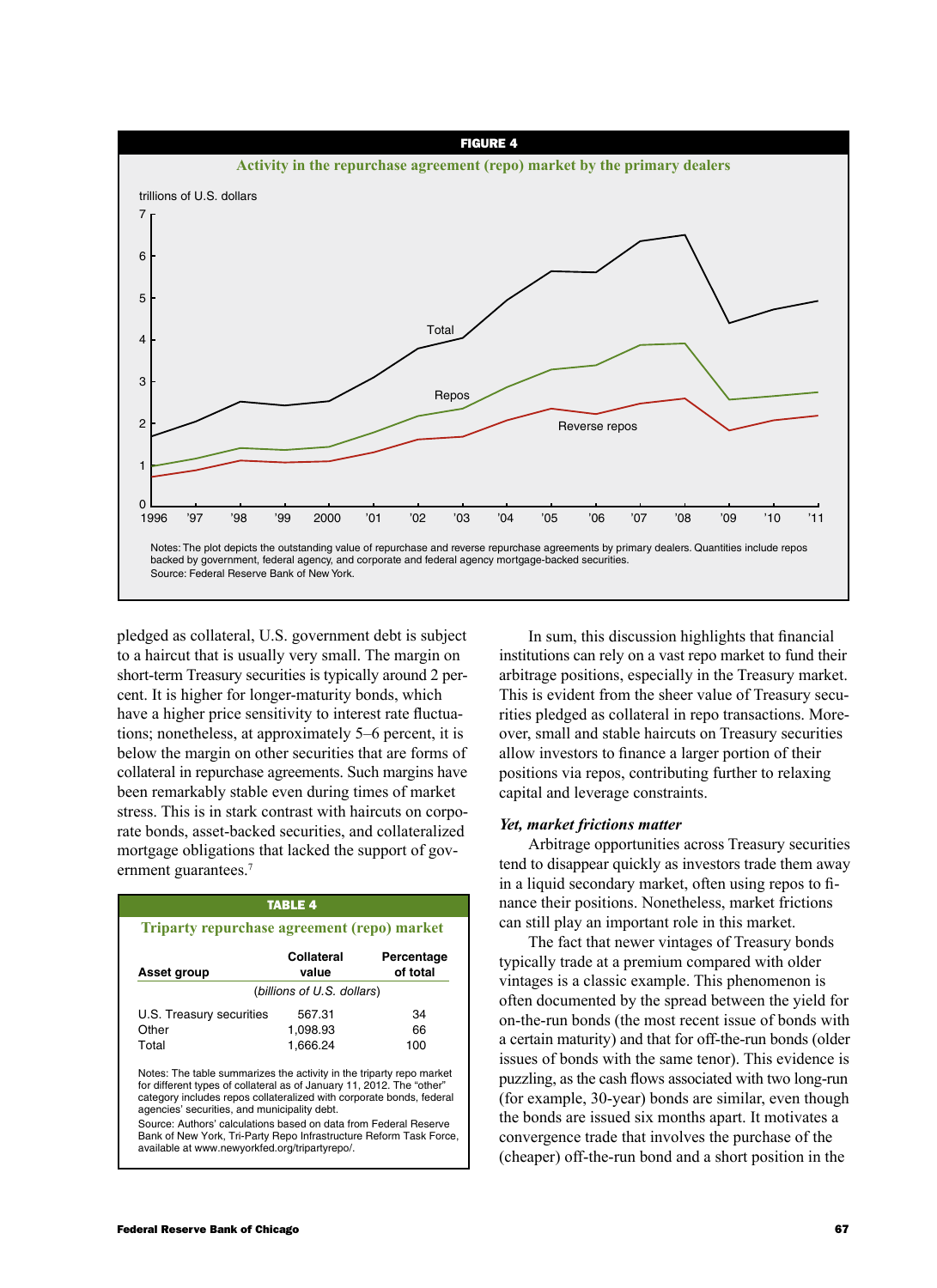(more expensive) on-the-run security.<sup>8</sup> The spread between old vintages of bonds tends to narrow as time goes by; thus, absent market frictions, a convergence trade would generate an arbitrage profit. In practice, arbitrageurs attempting to trade this strategy engage in a reverse repo to establish a short position in the on-the-run bonds (see the previous subsection). Since these bonds are in limited supply, excess demand for this collateral pushes repo rates below the market interest rate. This creates a significant cost of carry associated with the convergence trade, which erodes profits (for example, Duffie, 1996; and Krishnamurthy, 2002). Thus, a positive spread between off-the-run and on-therun bond yields is not an arbitrage as long as the spread in repo rates compensates for the yield differential. Yet, the puzzle remains: Why are new bonds more expensive than old ones? Duffie (1996) and Krishnamurthy (2002) note that this situation can arise when some investors have a preference for liquidity and are restricted from participating in the repo market. For example, fixed-income mutual funds tend to hold liquid on-the-run bonds (similar to those included in the bond indexes to which they benchmark their performance).

The market for Treasury Inflation-Protected Securities (TIPS) provides another striking example. The U.S. Department of the Treasury started to issue TIPS in 1997. In the early stages of TIPS life, secondary market liquidity was very limited and TIPS traded at a discount (for example, Ajello, Benzoni, and Chyruk, 2011; D'Amico, Kim, and Wei, 2010; Haubrich, Pennacchi, and Ritchken, 2010; and Pflueger and Viceira, 2011). By 2004, the liquidity premium in TIPS yields had declined considerably as trading became more active in the TIPS market. More recently, the TIPS market experienced new significant disruptions during the financial crisis, with the five-year TIPS rate climbing above 4 percent in fall 2008. Fleckenstein, Longstaff, and Lustig (2010) go one step further and argue that TIPS prices allow for arbitrage opportunities. In particular, they suggest a strategy that involves buying TIPS and selling inflation protection in the inflation swap market. They fine-tune the position to replicate the cash flows of a nominal bond and conclude that TIPS are undervalued relative to nominal Treasury securities. The strategy, however, involves committing arbitrage capital for the duration of the investment (possibly a long period of time), with the risk that if liquidity conditions deteriorate and investors are forced to unwind the position, they might incur a loss. These concerns, combined with disruptions in the TIPS and inflation swap markets, might have contributed to pushing the price differential up, especially in the fall of 2008, during the financial crisis.

These examples suggest that investors' demand for bonds could depend on factors that go beyond the maturity structure of the cash flow and the issuer's default risk. In the next subsection, we expand on these ideas.

### *Preferred habitat theories*

One relevant implication of the absence of arbitrage in the market for Treasury securities is a perfect degree of substitutability across bond maturities—investors are willing to absorb any amount of bonds at their equilibrium prices. Shocks to the net supply of, or demand for, bonds of one maturity do not affect other yields, nor the shape of the term structure of interest rates. Early empirical studies that tested this condition in the U.S. Treasury market could not identify violations of the no-arbitrage principle. In particular, several papers (for example, Modigliani and Sutch, 1966; and Ross, 1966) evaluate the effectiveness of the so-called Operation Twist. Between 1962 and 1964, the Federal Reserve and the U.S. Department of the Treasury started selling short-term government bonds while purchasing long-term ones. The policy objective was to flatten the slope of the term structure by raising short-term interest rates to improve the balance of payments while lowering long-term rates to stimulate private investment. None of the papers found a significant effect of Operation Twist on the level of yields across the term structure.<sup>9</sup>

These results discouraged further attempts to explore early theories that introduced limits to arbitrage across Treasury securities of different maturities in the form of investors' preferred habitat, demand/supply pressure, and bond market segmentation (for example, Culbertson, 1957; and Modigliani and Sutch, 1966). According to these theories, various classes of investors have well-defined preferences for specific maturities. Pension funds and life insurance companies, for example, purchase bonds of longer maturities, while banks buy short-term securities. Because of such differences in preferences or regulatory requirements, bonds of different maturities end up being imperfect substitutes. Consequently, equilibrium yields are determined by the interaction between the demand by various clienteles and the aggregate bond supply for each specific maturity.

More recently, new evidence has been supporting the view that there are limits to arbitrage in government bond markets, consistent with preferred habitat theories. For example, Greenwood and Vayanos (2010b) study the consequences of the Pensions Act 2004, which reformed the UK pension system. The act introduced capital requirements to ensure the solvency of pension funds and anchored the evaluation of their liabilities to long-term interest rates. These institutional changes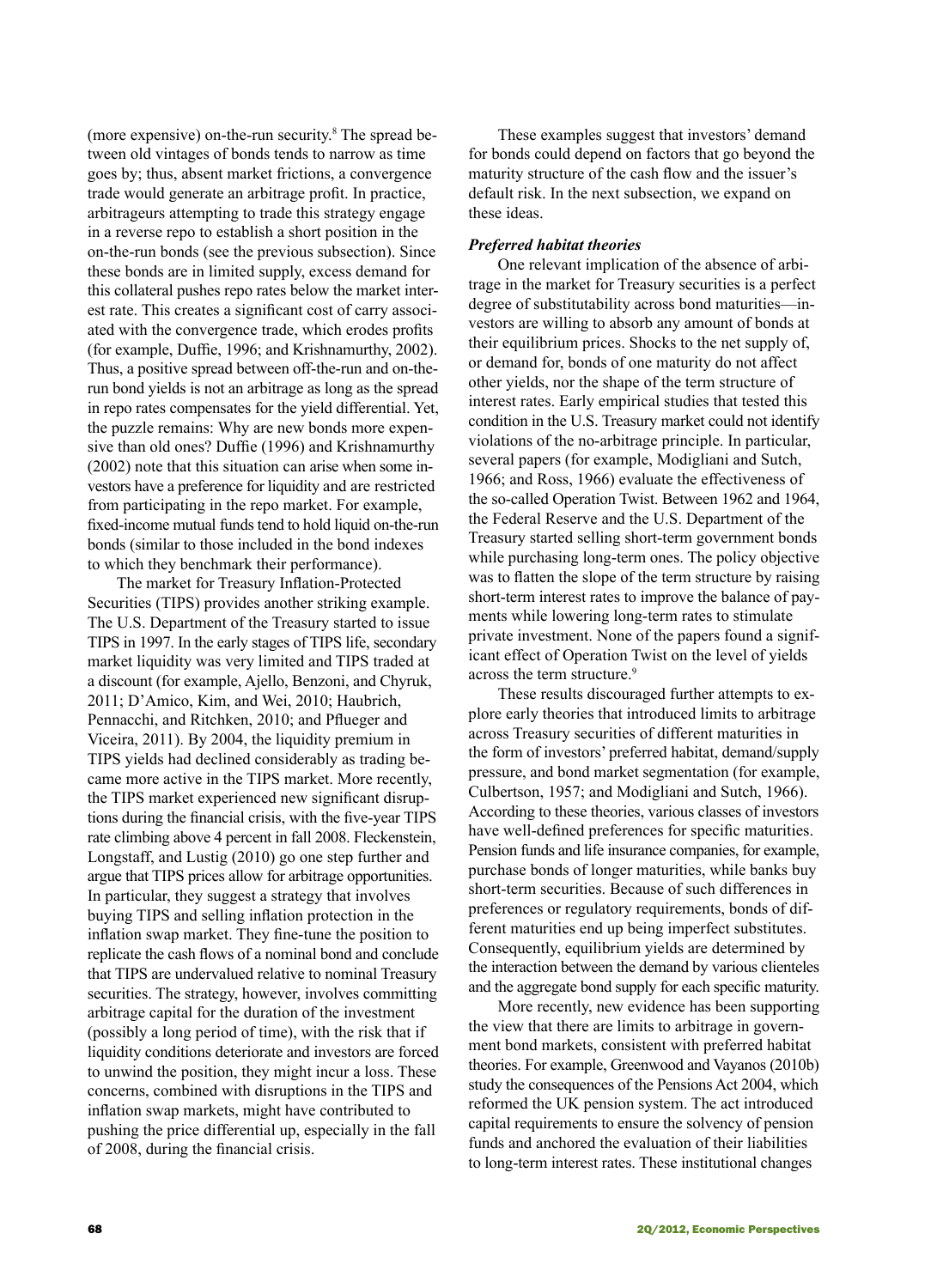prompted pension funds to hedge their liabilities against interest rate risk and shifted their demand toward long-term government bonds. While these events were unfolding, there was a simultaneous drop in longterm yields. This evidence is not inconsistent with demand pressure and habitat preference theories, and it is difficult to explain based solely on the notion of sudden changes in either interest rate expectations or fundamental risk within the framework of a no-arbitrage model. Similarly, Greenwood and Vayanos (2010a, b) also document evidence of demand pressure in the U.S. Treasury market. Between March 2000 and December 2001, the U.S. Department of the Treasury repurchased 10 percent of the long-term government bonds outstanding as of December 1999. This intervention reduced the spread between the 20- and five-year yields by 65 basis points in a few weeks and contributed to the inverting of the term structure slope.

### *Implications for monetary policy*

Recent interventions of the Federal Reserve in the government bond markets, known as large-scale asset purchases (LSAPs), have revived interest in the market segmentation hypothesis and its applications to the nominal yield curve. After a first round of LSAPs directed to the stabilization of the government agency bond market in late 2008 (known as "quantitative easing 1," or "QE1"), the Federal Reserve started purchasing long-term Treasury bonds in 2009 and stepped up its demand with a second purchase program of \$600 billion from November 2010 through June 2011 (often referred to as "quantitative easing 2," or "QE2").

Several recent empirical studies assess the effect of the Federal Reserve's purchases of long-term Treasury securities and other bonds on interest rates (for example, D'Amico and King, 2010, D'Amico et al., 2012; Gagnon et al., 2010; Hancock and Passmore, 2011; and Krishnamurthy and Vissing-Jørgensen, 2010, 2011). This literature attempts not only to quantify the effect of LSAPs on different yields, but also to identify the channels through which these unconventional monetary policy interventions work.

A direct comparison of their findings is difficult because of differences in data, sample frequency, and approaches used to disentangle various channels. There is some agreement that LSAPs have been effective in lowering medium- and long-term rates.<sup>10</sup> However, the channels through which this policy works are more controversial. For instance, Krishnamurthy and Vissing-Jørgensen (2011) find evidence for a signaling channel, a unique demand for long-term safe assets, and an inflation channel for both QE1 and QE2; and they find evidence for a mortgage-backed securities prepayment channel and a corporate bond default risk channel for QE1. They argue that Treasury-securitiesonly purchases in QE2 had a disproportionate effect on Treasury and agency securities relative to mortgagebacked and corporate securities, with yields on the latter falling primarily through the market's anticipation of lower future federal funds rates. This is consistent with the view that QE2 constitutes a commitment by the Federal Reserve to keep interest rates low in the future: Lower expected future spot rates push long-term yields down regardless of market segmentation (Clouse et al., 2003; and Eggertsson and Woodford, 2003).

In contrast, D'Amico et al. (2012) and Gagnon et al. (2010) conclude that reductions in interest rates primarily reflect lower risk premiums rather than lower expectations of future short-term interest rates. This is consistent with the view that LSAPs reduce duration risk and create a scarcity effect on long-term bonds that are in high demand among some investor clienteles.

While empirically challenging, disentangling the relative importance of various channels is critical to guide monetary policy. On one side of the debate, the findings for QE2 by Krishnamurthy and Vissing-Jørgensen (2011) raise the question of whether the main impact of a Treasury-securities-only QE may have been achievable with a Federal Reserve statement committing to lower federal funds rates (a policy that does not require the Federal Reserve to commit its balance sheet). On the opposite side of the debate, the conclusions of D'Amico et al. (2012) and Gagnon et al. (2010) support the use of LSAPs in the Treasury market as a powerful tool of monetary policy easing when the federal funds rate is at the zero lower bound. Moreover, this debate has interesting implications for no-arbitrage term structure models, which we discuss in the next subsection.

### *Implications for no-arbitrage term structure models*

Recent developments in the limits-to-arbitrage literature are useful to sharpen the specification of no-arbitrage term structure models. For instance, Krishnamurthy and Vissing-Jørgensen (2011) suggest that QE2 has affected long-term Treasury yields mainly by lowering the market's expectations of future federal funds rates. To accommodate this evidence, one could extend the term structure models discussed in this article to allow for changes in the way agents form expectations about future spot rates. Models that allow for regime switches in monetary policy (for example, Ang et al., 2011; Bikbov and Chernov, 2008; and Fuhrer, 1996) and evolving beliefs about inflation dynamics (for example, Sargent, 2001) are a useful step in this direction. One challenge is to extend the analysis to an environment in which the federal funds rate is at the zero lower bound.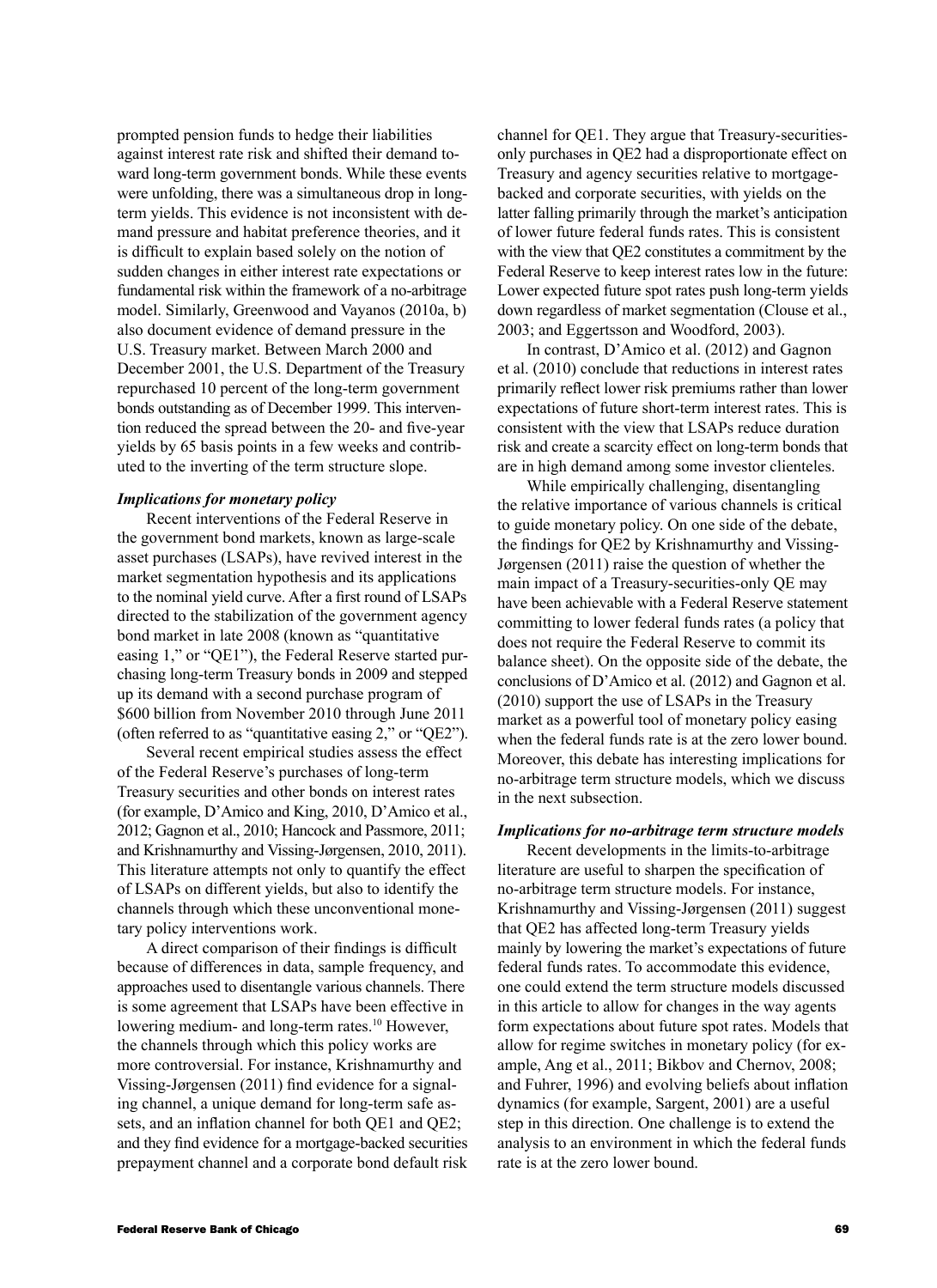Moreover, preferred habitat theories motivate structural, theoretically founded restrictions on the dynamics of yields that could be useful to refine existing dynamic term structure models. This is an interesting area of research that has seen considerable progress in the past few years. Hamilton and Wu (2012), for example, follow Greenwood and Vayanos (2010a, b) and Doh (2010) in using the promising theoretical framework developed by Vayanos and Vila (2009) to rationalize and evaluate the Federal Reserve's largescale purchases of U.S. Treasury securities across different maturities. In their models, risk-averse arbitrageurs interact with preferred habitat investors, whose demand for a bond with a specific maturity is an increasing function of its yield. Hamilton and Wu (2012) introduce this market segmentation in an affine term structure model and conclude that the maturity structure of debt held by the public affects the level, slope, and curvature of the yield curve. In this setting, they find that bond demand shocks have a significant effect on bond prices, even in the presence of a binding zero lower bound constraint for the federal funds rate (see also related evidence in Krishnamurthy and Vissing-Jørgensen, 2010).

Finally, the liquidity differential often observed across bond vintages, which we discussed earlier, raises the question about which Treasury yield series are more suitable for the estimation of dynamic term structure models. Most empirical studies have been focusing on liquid on-the-run securities. However, some researchers have advocated using off-the-run bonds, which include a smaller liquidity premium compared with new issues (for example, Gürkaynak, Sack, and Wright, 2007). More broadly, this discussion highlights the challenge to choose an appropriate measure for the risk-free rate. To what extent is the ability to trade the security with ease a defining feature of the risk-free asset? In principle, one could explicitly model the liquidity wedge across yields to identify the "true" term structure of interest rates. This approach could be particularly useful when modeling segments of the Treasury market that are more sensitive to liquidity disruptions (for example, the TIPS market).<sup>11</sup>

### Conclusion

In this article, we discuss the role of arbitrage trading in the U.S. Treasury market. We start out by defining the concept of arbitrage and illustrate it in a simple one-period example. We then show how the absence of arbitrage aligns risk-adjusted returns across bonds with different maturities in the framework of the Vasicek (1977) one-factor term structure model. Along the way, we explain the link between bond risk premiums and the underlying economy in a stylized general equilibrium setting. Empirical evidence on bond yields suggests that at least three factors drive fluctuations in the term structure of interests rates. This observation motivates a vast literature on multifactor models, which we briefly review with an emphasis on tractable affine specifications. The article ends with an evaluation of market frictions in the government debt market and their implications for no-arbitrage term structure models.

In the models we discuss here, the factors are typically latent variables (or linear combinations of yields) void of immediate economic interpretation. Thus, these models are silent about the response of bond yields to macroeconomic shocks, as well as the chain of events through which monetary policy intervention ultimately impacts the real economy. Early studies investigate these questions by directly relating current bond yields to past yields and macroeconomic variables in a vector autoregression framework (for example, Estrella and Mishkin, 1997; and Evans and Marshall, 1998, 2007). More recently, much work has gone into incorporating macroeconomic information in no-arbitrage dynamic term structure models. We postpone further discussion of this literature to the future.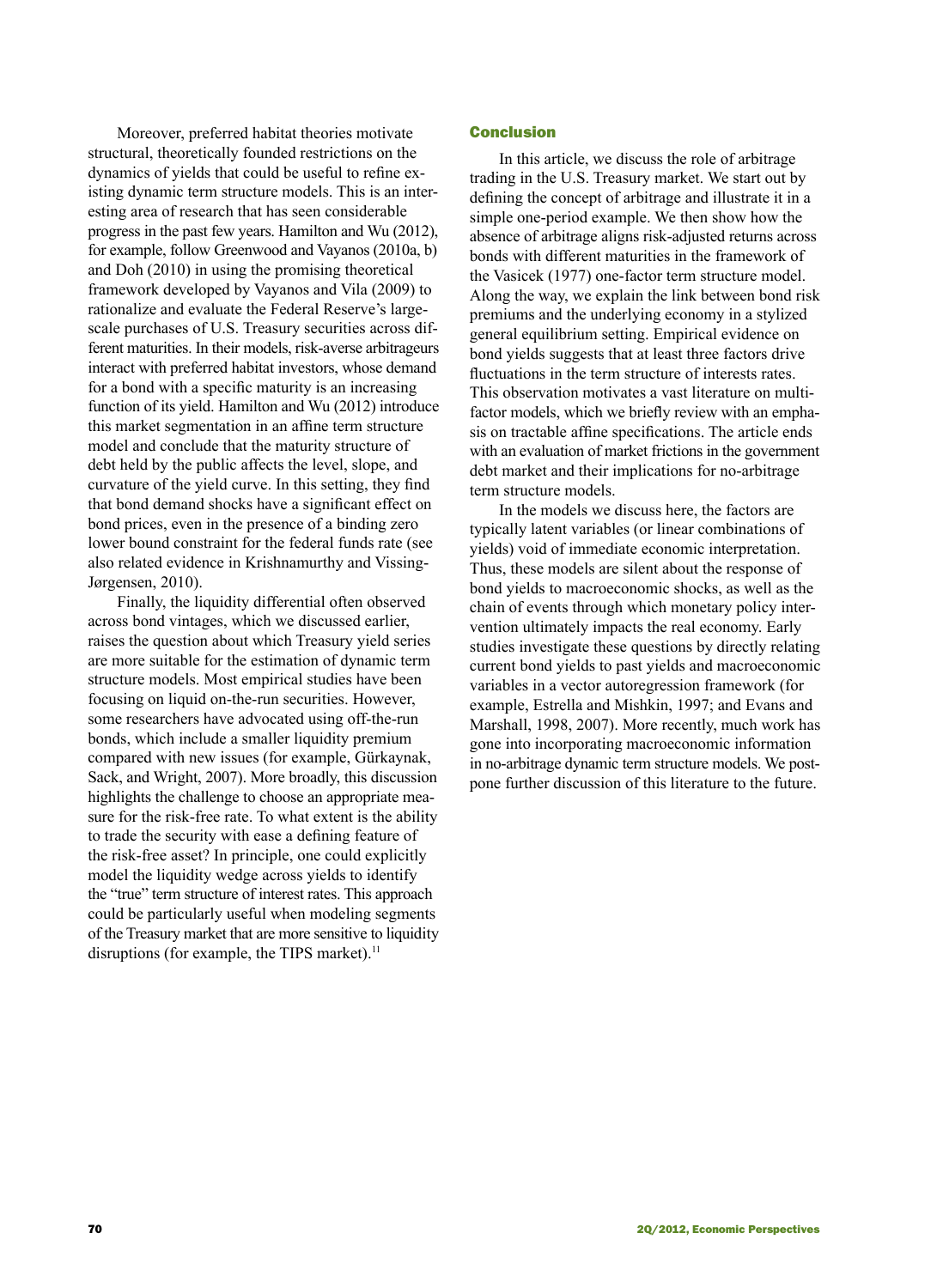#### **NOTES**

1 Authors' calculations based on data from the Securities Industry and Financial Markets Association (SIFMA) and the New York Stock Exchange (NYSE) Facts and Figures (formerly the online NYSE Fact Book). The data are available at www.sifma.org/research/ statistics.aspx and www.nyxdata.com/factbook. The label "secondary" market refers to the market in which Treasury bills, notes, and bonds are traded once they are issued. This label sets the market apart from the "primary" market in which these securities are first auctioned and sold by the U.S. Department of the Treasury.

<sup>2</sup>See the "About the FOMC" section at www.federalreserve.gov/ monetarypolicy/fomc.htm.

3 Treasury bill prices are quoted on a bank discount rate basis with tick size of 1 basis point. Treasury notes and bonds are quoted at percentage of par in 32nds of a point. See, for example, Sundaresan (2001) for more information on trading practices in the secondary U.S. Treasury market.

4 The two-year note is the shortest-maturity coupon-bearing security issued by the U.S. Treasury. This makes it appealing to people who seek a medium-term investment that comes with the convenience of regular coupon payments.

5 In the United States, retail depositors at a bank insured by the Federal Deposit Insurance Corporation (FDIC) are entitled to interest payments and are reimbursed up to a certain amount if the bank fails. Limits to the amount of deposit insurance reduce the appeal of demand deposit accounts to corporations. Under the Federal Reserve's Regulation Q, as in effect until July 21, 2011, corporations were not entitled to earn interest on demand deposit accounts. In contrast, engaging in a reverse repo allows institutional investors to earn interest at lower risk because of the presence of collateral.

6 Most estimates of the repo market size rely on surveys of its participants. Adrian et al. (2012) provide an overview of data requirements necessary to monitor repos and securities lending markets for the purposes of informing policymakers and researchers about firm-level and systemic risk. They conclude that data collection is currently incomplete, and argue that a comprehensive collection should include six characteristics of repo and securities lending trades at the firm level: principal amount, interest rate, collateral type, haircut, tenor, and counterparty.

7 See, for example, Gorton and Metrick (2011) and Krishnamurthy (2010) for evidence based on the bilateral repo market. Margins and funding were mostly stable during and after the crisis period in the triparty repo market, except in rare cases when funding dropped precipitously (Copeland, Martin, and Walker, 2011).

8 Convergence trades were important positions in the portfolio of the Long-Term Capital Management (LTCM) fund. These trades received considerable attention in the news in 1998, when an increase in the spread between off-the-run and on-the-run bond yields produced significant losses for LTCM. The fund was eventually liquidated. See, for example, Lewis (1999).

9 Recently, Swanson (2011) revisits this episode using an event-study approach that matches high-frequency changes in financial markets within narrow windows of time around major, discrete announcements to measure the effects of those announcements. He finds some support for the notion that Operation Twist performed as its designers thought it would.

 $10$ This is not, however, a unanimous view. For a dissenting voice, see, for instance, Cochrane (2011), who states: "QE2 doesn't seem to have lowered any interest rates. Yes, five-year rates trended down between announcements, though no faster than before. The November [2010] QE2 announcement and subsequent purchases coincided with a sharp Treasury rate rise. The five-year yields where the Fed bought most heavily didn't decline relative to the other rates, as the Fed's 'segmented markets' theory predicts. The corporate and mortgage rates that matter for the rest of the economy rose throughout the episode."

 $11$ Recent work by D'Amico, Kim, and Wei (2010) is an interesting example.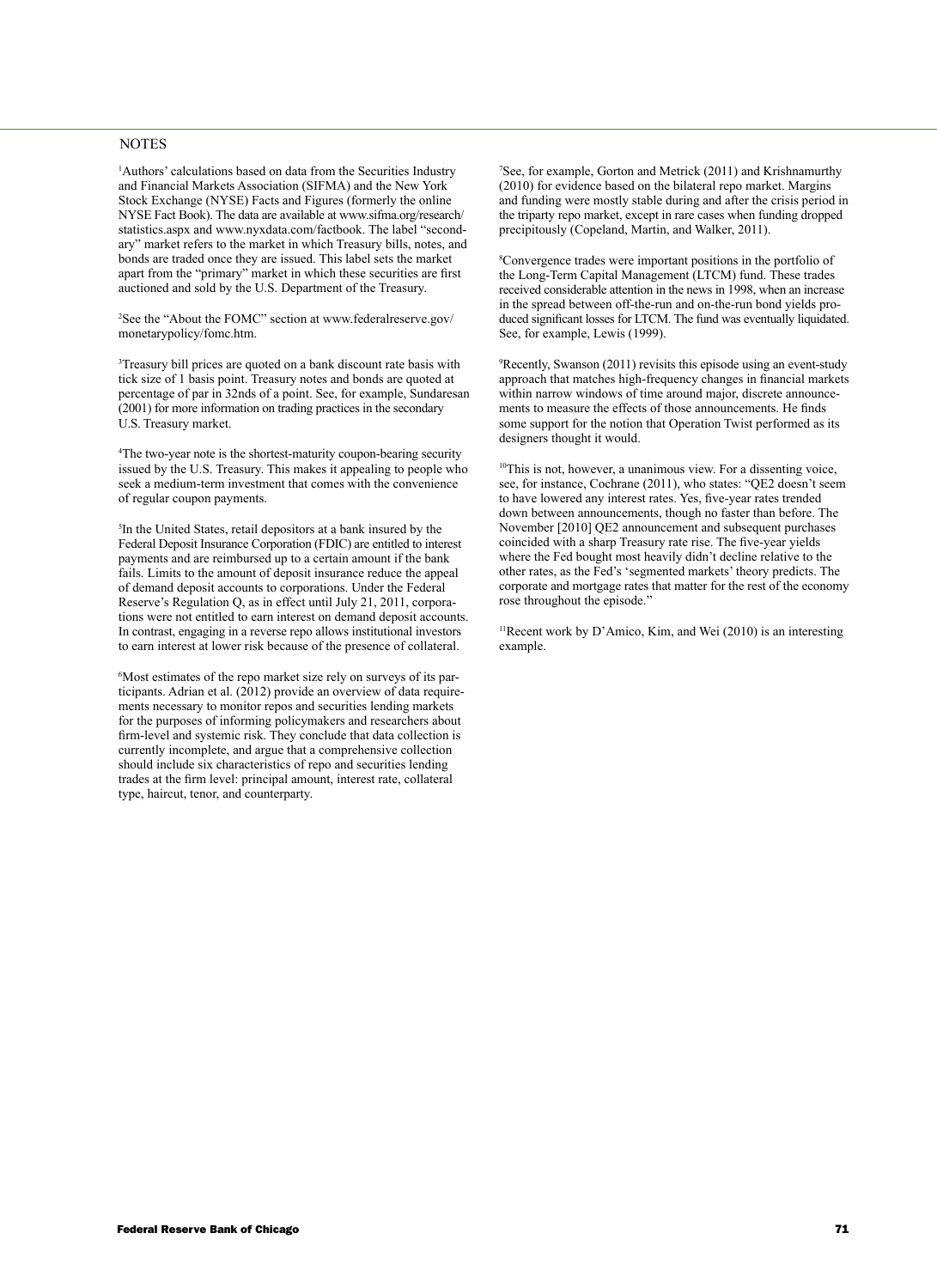### **REFERENCES**

**Adrian, Tobias, Brian Begalle, Adam Copeland, and Antoine Martin,** 2012, "Repo and securities lending," Federal Reserve Bank of New York, staff report, No. 529, revised January 2012.

**Ajello, Andrea, Luca Benzoni, and Olena Chyruk,** 2011, "Core and 'crust': Consumer prices and the term structure of interest rates," Federal Reserve Bank of Chicago, working paper.

**Ang, Andrew, Jean Boivin, Sen Dong, and Rudy Loo-Kung,** 2011, "Monetary policy shifts and the term structure," *Review of Economic Studies*, Vol. 78, No. 2, pp. 429–457.

**Bikbov, Ruslan, and Mikhail Chernov,** 2008, "Monetary policy regimes and the term structure of interest rates," London Business School, working paper, November 11.

**Cheridito, Patrick, Damir Filipović, and Robert L. Kimmel,** 2007, "Market price of risk specifications for affine models: Theory and evidence," *Journal of Financial Economics*, Vol. 83, No. 1, January, pp. 123–170.

**Clouse, James, Dale Henderson, Athanasios Orphanides, David H. Small, and Peter A. Tinsley,** 2003, "Monetary policy when the nominal short-term interest rate is zero," *B.E. Journal of Macroeconomics*, Vol. topics.3, No. 1, available by subscription at www.bepress.com/cgi/viewcontent.cgi?article= 1088&context=bejm.

**Cochrane, John H.,** 2011, "Is QE2 a savior, inflator, or a dud?: Business class," *Bloomberg*, June 2, available at www.bloomberg.com/news/2011-06-02/is-qe2 -a-savior-inflator-or-a-dud-business-class.html.

**\_\_\_\_\_\_\_\_\_\_,** 2005, *Asset Pricing*, revised ed., Princeton, NJ: Princeton University Press.

**Copeland, Adam, Antoine Martin, and Michael Walker,** 2011, "Repo runs: Evidence from the triparty repo market," Federal Reserve Bank of New York, staff report, No. 506, July.

**Cox, John C., Jonathan E. Ingersoll, Jr., and Stephen A. Ross,** 1985, "An intertemporal general equilibrium model of asset prices," *Econometrica*, Vol. 53, No. 2, March, pp. 363–384.

**Culbertson, J. M.,** 1957, "The term structure of interest rates," *Quarterly Journal of Economics*, Vol. 71, No. 4, November, pp. 485–517.

**Dai, Qiang, and Kenneth Singleton,** 2003, "Term structure dynamics in theory and reality," *Review of Financial Studies*, Vol. 16, No. 3, pp. 631–678.

**\_\_\_\_\_\_\_\_\_\_,** 2000, "Specification analysis of affine term structure models," *Journal of Finance*, Vol. 55, No. 5, October, pp. 1943–1978.

**D'Amico, Stefania, William English, David López-Salido, and Edward Nelson,** 2012, "The Federal Reserve's large-scale asset purchase programs: Rationale and effects," Board of Governors of the Federal Reserve System, working paper, February.

**D'Amico, Stefania, Don H. Kim, and Min Wei,** 2010, "Tips from TIPS: The informational content of Treasury Inflation-Protected Security prices," Finance and Economics Discussion Series, Board of Governors of the Federal Reserve System, working paper, No. 2010-19.

**D'Amico, Stefania, and Thomas B. King,** 2010, "Flow and stock effects of large-scale Treasury purchases," Finance and Economics Discussion Series, Board of Governors of the Federal Reserve System, working paper, No. 2010-52.

**Doh, Taeyoung,** 2010, "The efficacy of large-scale asset purchases at the zero lower bound," *Economic Review*, Federal Reserve Bank of Kansas City, Second Quarter, pp. 5–34.

**Duarte, Jefferson,** 2004, "Evaluating an alternative risk preference in affine term structure models," *Review of Financial Studies*, Vol. 17, No. 2, pp. 379–404.

**Duffee, Gregory R.,** 2002, "Term premia and interest rate forecasts in affine models," *Journal of Finance*, Vol. 57, No. 1, February, pp. 405–443.

**Duffie, Darrell,** 1996, "Special repo rates," *Journal of Finance*, Vol. 51, No. 2, June, pp. 493–526.

**Duffie, Darrell, and Rui Kan,** 1996, "A yield-factor model of interest rates," *Mathematical Finance*, Vol. 6, No. 4, October, pp. 379–406.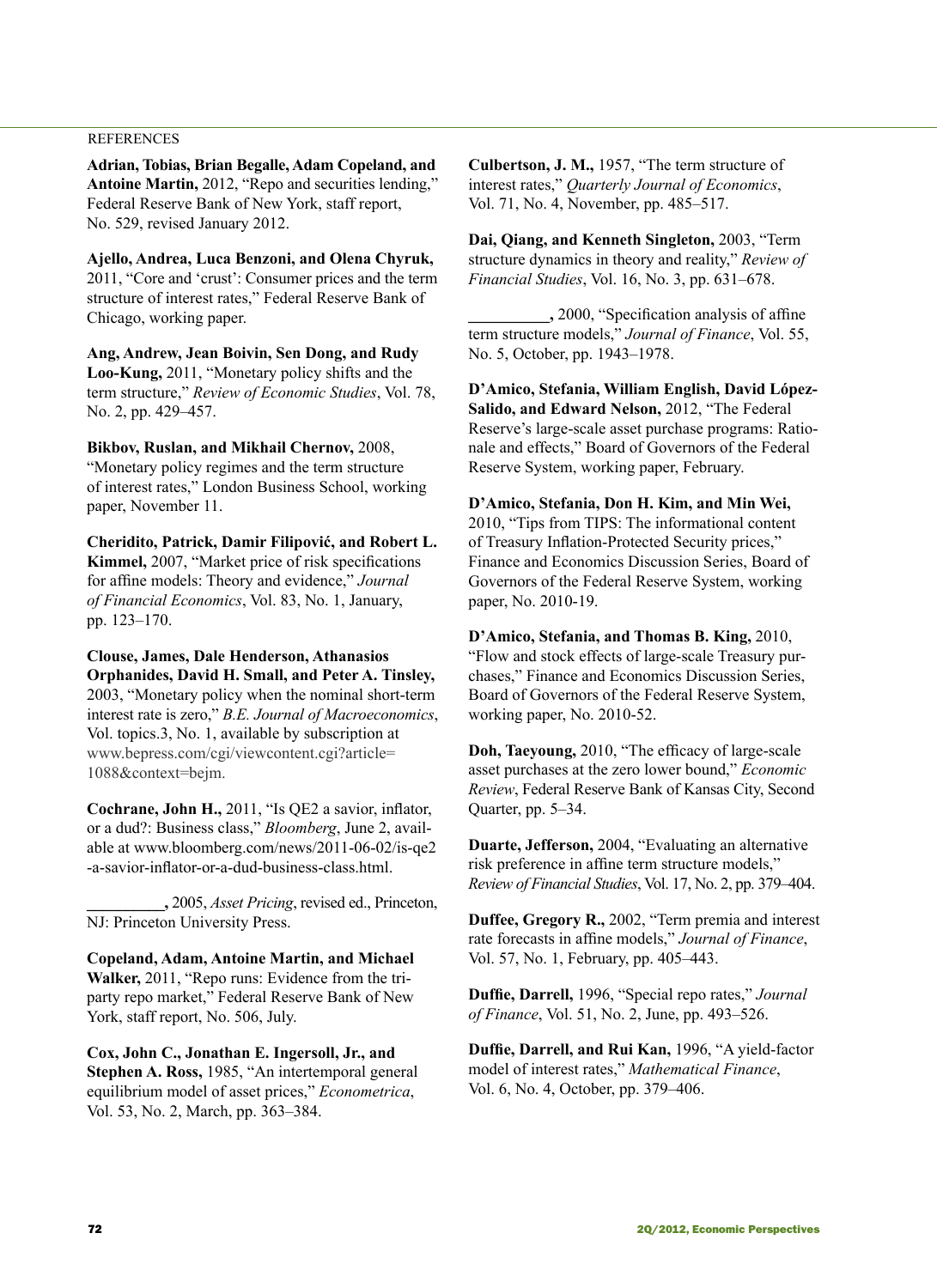**Duffie, Darrell, Jun Pan, and Kenneth Singleton,**

2000, "Transform analysis and asset pricing for affine jump-diffusions," *Econometrica*, Vol. 68, No. 6, November, pp. 1343–1376.

**Eggertsson, Gauti B., and Michael Woodford,**

2003, "The zero bound on interest rates and optimal monetary policy," *Brookings Papers on Economic Activity*, Vol. 34, No. 1, pp. 139–211.

**Estrella, Arturo, and Frederic S. Mishkin,** 1997, "The predictive power of the term structure of interest rates in Europe and the United States: Implications for the European Central Bank," *European Economic Review*, Vol. 41, No. 7, July, pp. 1375–1401.

**Evans, Charles L., and David A. Marshall,** 2007, "Economic determinants of the nominal treasury yield curve," *Journal of Monetary Economics*, Vol. 54, No. 7, October, pp. 1986–2003.

**\_\_\_\_\_\_\_\_\_\_,** 1998, "Monetary policy and the term structure of nominal interest rates: Evidence and theory," *Carnegie-Rochester Conference Series on Public Policy*, Vol. 49, No. 1, December, pp. 53–111.

**Fleckenstein, Matthias, Francis A. Longstaff, and Hanno Lustig,** 2010, "Why does the Treasury issue TIPS? The TIPS–Treasury bond puzzle," University of California, Los Angeles, Anderson School of Management, working paper, September.

**Fleming, Michael J.,** 2003, "Measuring Treasury market liquidity," *Economic Policy Review*, Federal Reserve Bank of New York, Vol. 9, No. 3, September, pp. 83–108.

**\_\_\_\_\_\_\_\_\_\_,** 1997, "The round-the-clock market of U.S. Treasury securities," *Economic Policy Review*, Federal Reserve Bank of New York, Vol. 3, No. 2, July, pp. 9–32.

**Fuhrer, Jeffrey C.,** 1996, "Monetary policy shifts and long-term interest rates," *Quarterly Journal of Economics*, Vol. 111, No. 4, November, pp. 1183–1209.

**Gagnon, Joseph, Matthew Raskin, Julie Remache, and Brian Sack,** 2010, "Large-scale asset purchases by the Federal Reserve: Did they work?," Federal Reserve Bank of New York, staff report, No. 441, March.

**Gârleanu, Nicolae, and Lasse Heje Pedersen,** 2011, "Margin-based asset pricing and deviations from the Law of One Price," *Review of Financial Studies*, Vol. 24, No. 6, pp. 1980–2022.

**Geanakoplos, John,** 2003, "Liquidity, default, and crashes: Endogenous contracts in general equilibrium," in *Advances in Economics and Econometrics: Theory and Applications, Eighth World Congress*, Vol. 2, Mathias Dewatripont, Lars Peter Hansen, and Stephen J. Turnovsky (eds.), Econometric Society Monographs, No. 36, Cambridge, UK: Cambridge University Press, pp. 170–205.

**Goldstein, Robert S., and Fernando Zapatero,**

1996, "General equilibrium with constant relative risk aversion and Vasicek interest rates," *Mathematical Finance*, Vol. 6, No. 3, July, pp. 331–340.

**Gorton, Gary, and Andrew Metrick,** 2011, "Securitized banking and the run on repo," *Journal of Financial Economics*, forthcoming, available at www.sciencedirect. com/science/article/pii/S0304405X1100081X.

**Greenwood, Robin, and Dimitri Vayanos,** 2010a, "Bond supply and excess bond returns," London School of Economics, working paper, August 25.

**\_\_\_\_\_\_\_\_\_\_,** 2010b, "Price pressure in the government bond market," *American Economic Review*, Vol. 100, No. 2, May, pp. 585–590.

**Gromb, Denis, and Dimitri Vayanos,** 2010, "Limits of arbitrage: The state of the theory," *Annual Review of Financial Economics*, Vol. 2, pp. 251–275.

**\_\_\_\_\_\_\_\_\_\_,** 2002, "Equilibrium and welfare in markets with financially constrained arbitrageurs," *Journal of Financial Economics*, Vol. 66, Nos. 2–3, pp. 361–407.

**Gürkaynak, Refet S., Brian Sack, and Jonathan H. Wright,** 2007, "The U.S. Treasury yield curve: 1961 to the present," *Journal of Monetary Economics*, Vol. 54, No. 8, November, pp. 2291–2304.

**Hamilton, James D., and Jing Cynthia Wu,** 2012, "The effectiveness of alternative monetary policy tools in a zero lower bound environment," *Journal of Money, Credit and Banking*, Vol. 44, supplement to No. 1, February, pp. 3–46.

**Hancock, Diana, and Wayne Passmore,** 2011, "Did the Federal Reserve's MBS purchase program lower mortgage rates?," *Journal of Monetary Economics*, Vol. 58, No. 5, July, pp. 498–514.